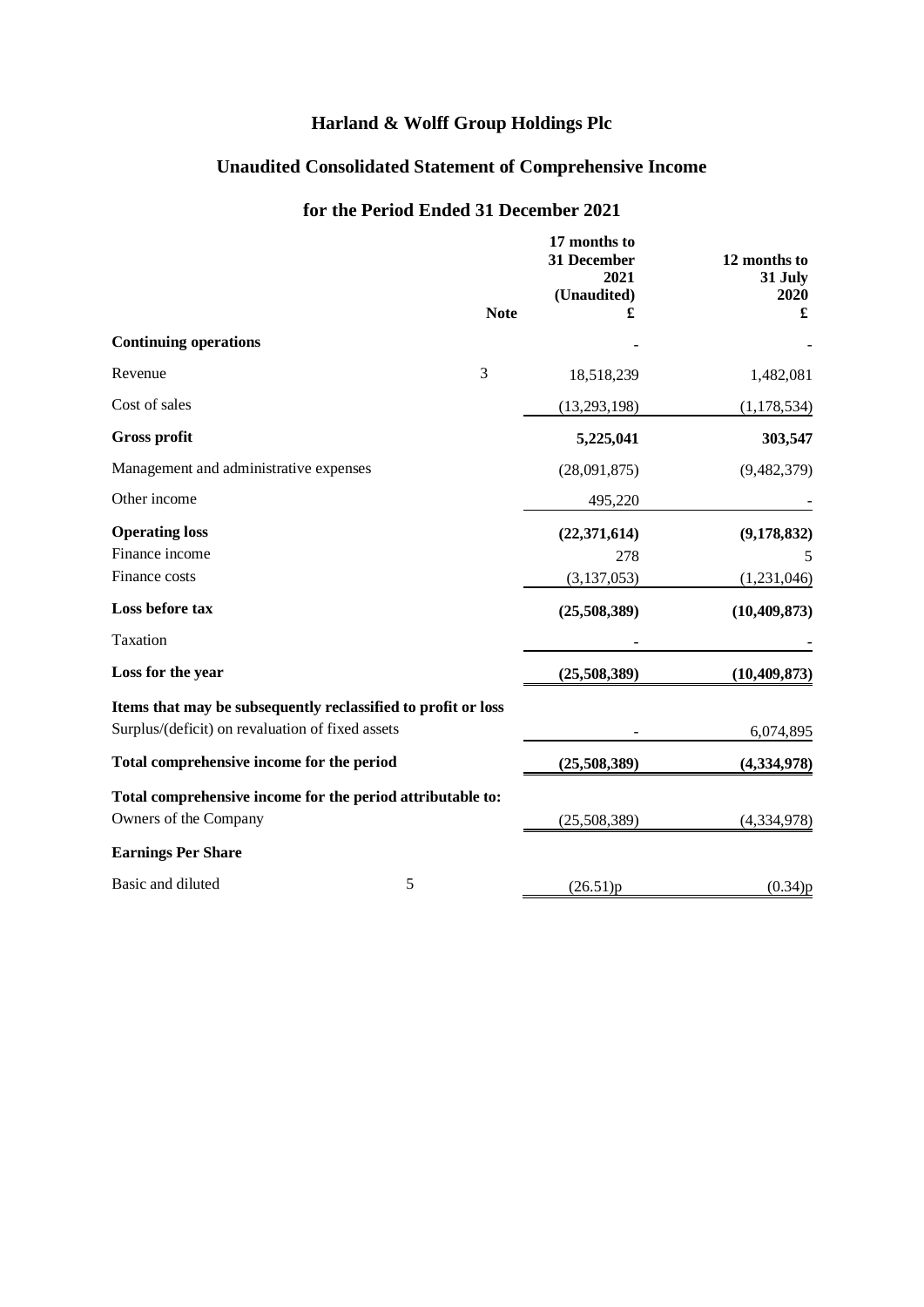# **(Registration number: 06409712) Unaudited Consolidated Statement of Financial Position as at 31 December 2021**

|                                      |             | 31 December<br>2021 |                 |  |
|--------------------------------------|-------------|---------------------|-----------------|--|
|                                      |             | (Unaudited)         | 31 July<br>2020 |  |
|                                      | <b>Note</b> | £                   | £               |  |
| <b>Assets</b>                        |             |                     |                 |  |
| <b>Non-current assets</b>            |             |                     |                 |  |
| Intangible assets                    | 6           | 11,923,019          | 11,206,831      |  |
| Property, plant and equipment        | 7           | 24,734,782          | 11,389,254      |  |
| Right of use assets                  |             | 12,955,693          | 14,018,517      |  |
| <b>Total non-current assets</b>      |             | 49,613,494          | 36,614,602      |  |
| <b>Current assets</b>                |             |                     |                 |  |
| Inventories                          |             | 1,176,641           | 331,465         |  |
| Trade and other receivables          | 8           | 6,825,944           | 1,933,254       |  |
| Cash and cash equivalents            |             | 5,278,002           | 6,723,236       |  |
| <b>Total current assets</b>          |             | 13,280,587          | 8,987,955       |  |
| <b>Current liabilities</b>           |             |                     |                 |  |
| Trade and other payables             | 9           | 22,288,776          | 6,102,983       |  |
| Grant received in advance            |             |                     | 24,272          |  |
| Short-term borrowings                | 10          |                     | 863,655         |  |
| Short-term financial liability       | 10          | 3,167,287           | 1,917,885       |  |
| <b>Total current liabilities</b>     |             | 25,456,063          | 8,908,795       |  |
| Net current assets/(liabilities)     |             | (12, 175, 476)      | 79,160          |  |
| <b>Non-current liabilities</b>       |             |                     |                 |  |
| Loans and borrowings                 | 10          | 16,006,460          | 15,789,579      |  |
| Financial liability                  | 10          | 200,000             | 200,000         |  |
| <b>Total non-current liabilities</b> | 10          | 16,206,460          | 15,989,579      |  |
| <b>Net assets</b>                    |             | 21,231,558          | 20,704,183      |  |
| <b>Shareholders' funds</b>           |             |                     |                 |  |
| Share capital                        | 11          | 12,444,853          | 11,457,457      |  |
| Share premium                        |             | 58,736,711          | 33,923,172      |  |
| Merger reserve                       |             | 8,988,112           | 8,988,112       |  |
| Share based payment reserve          |             | 360,501             | 125,673         |  |
| Revaluation reserve                  |             | 6,074,895           | 6,074,895       |  |
| Retained earnings                    |             | (65, 373, 514)      | (39, 865, 126)  |  |
| <b>Total equity</b>                  |             | 21, 231, 558        | 20,704,183      |  |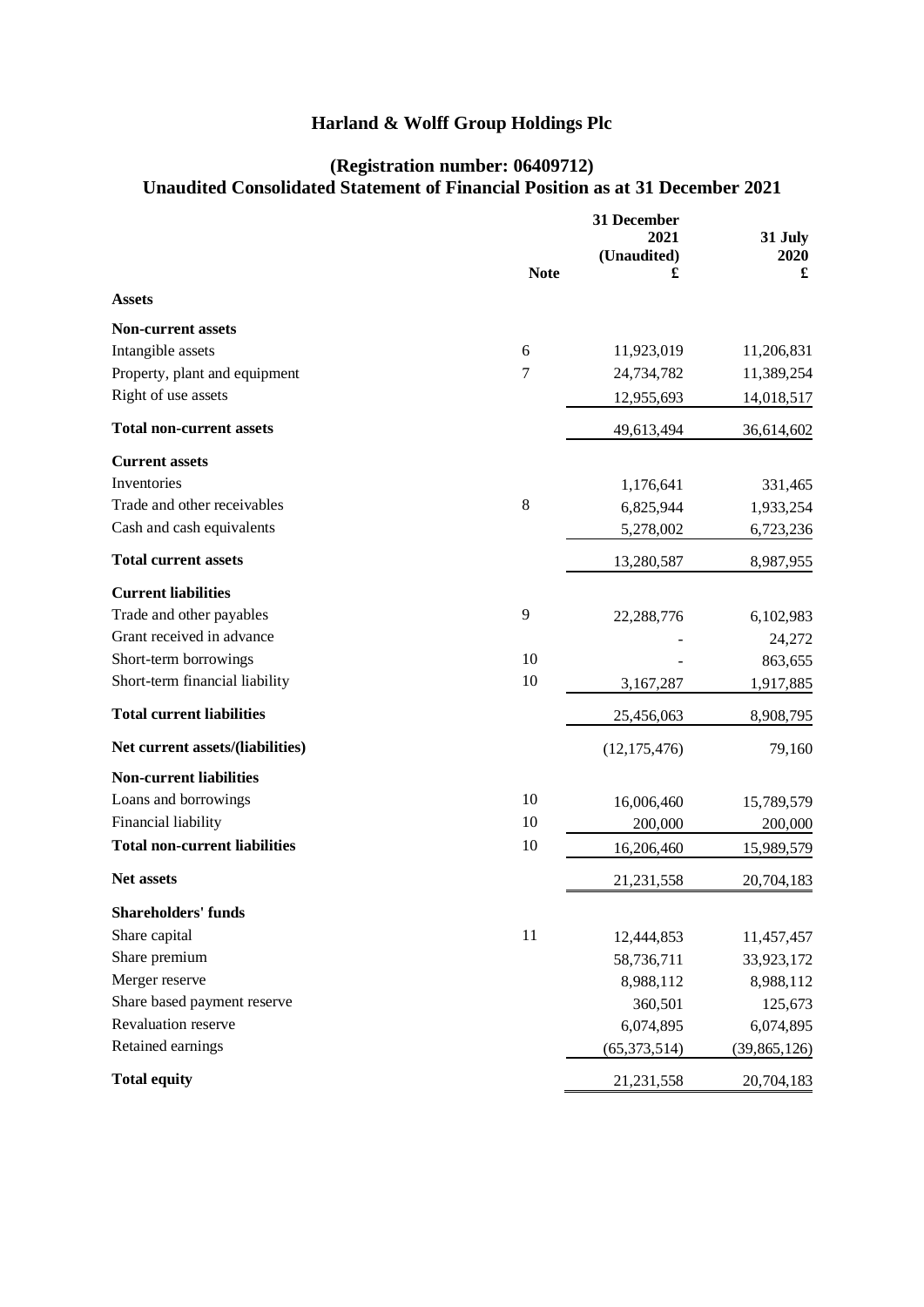# **Unaudited Consolidated Statement of Changes in Equity for the Period Ended 31 December 2021**

|                                                                 | Share capital | Share premium | <b>Revaluation</b><br>reserve |           | <b>Share based</b><br>Merger reserve payment reserve | <b>Retained</b><br>earnings | <b>Total equity</b> |
|-----------------------------------------------------------------|---------------|---------------|-------------------------------|-----------|------------------------------------------------------|-----------------------------|---------------------|
| At 1 August 2019                                                | 10,949,504    | 18,427,728    |                               | 8,988,112 | 113,220                                              | (29, 455, 253)              | 9,023,311           |
| Loss for the period                                             |               |               |                               |           | $\overline{\phantom{a}}$                             | (10, 409, 873)              | (10, 409, 873)      |
| Other comprehensive income                                      |               |               | 6,074,895                     |           |                                                      |                             | 6,074,895           |
| Total comprehensive expense                                     |               |               | 6,074,895                     |           |                                                      | (10, 409, 873)              | (4,334,978)         |
| <b>Transactions with owners</b><br>recorded directly in equity: |               |               |                               |           |                                                      |                             |                     |
| Shares issued                                                   | 507,953       | 14,995,444    |                               |           |                                                      |                             | 15,503,397          |
| Share option expense                                            |               |               |                               |           | 12,453                                               |                             | 12,453              |
| Warrant issue                                                   |               | 500,000       |                               |           |                                                      |                             | 500,000             |
| Total transactions with owners<br>recorded directly in equity   | 507,953       | 15,495,444    |                               |           | 12,453                                               |                             | 16,015,850          |
| At 31 July 2020                                                 | 11,457,457    | 33,923,172    | 6,074,895                     | 8,988,112 | 125,673                                              | (39, 865, 126)              | 20,704,183          |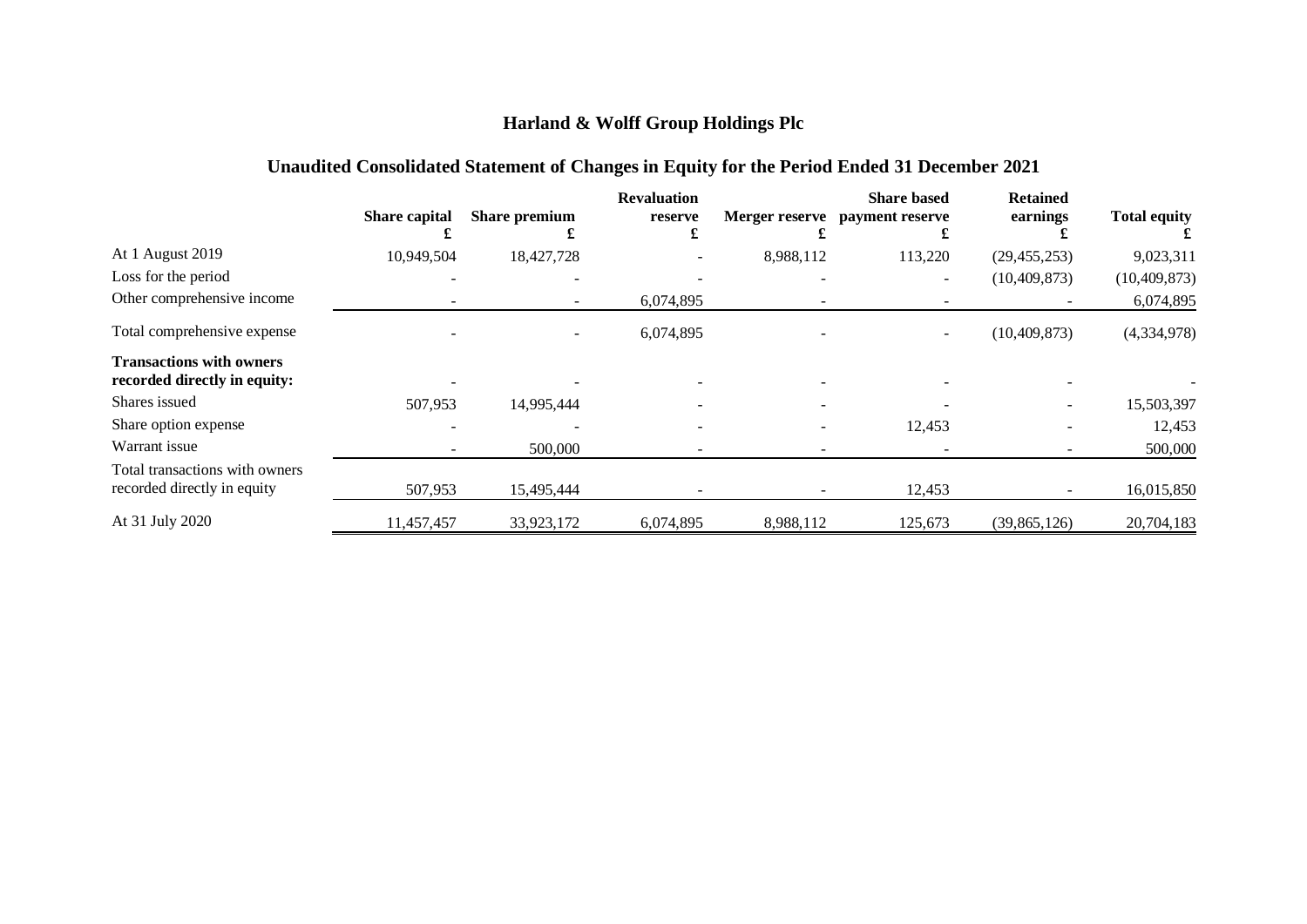### **Unaudited Consolidated Statement of Changes in Equity for the Period Ended 31 December 2021**

|                                                                 | Share capital | <b>Share premium</b> | <b>Revaluation</b><br>reserve |           | <b>Share based</b><br>Merger reserve payment reserve | <b>Retained</b><br>earnings | <b>Total equity</b> |
|-----------------------------------------------------------------|---------------|----------------------|-------------------------------|-----------|------------------------------------------------------|-----------------------------|---------------------|
| At 1 August 2020                                                | 11,457,457    | 33,923,172           | 6,074,895                     | 8,988,112 | 125,673                                              | (39,865,125)                | 20,704,183          |
| Loss for the period                                             |               |                      |                               |           | $\equiv$                                             | (25,508,389)                | (25,508,389)        |
| Other comprehensive income                                      |               |                      |                               |           |                                                      |                             |                     |
| Total comprehensive income                                      |               |                      |                               |           | -                                                    | (25,508,389)                | (25,508,389)        |
| <b>Transactions with owners</b><br>recorded directly in equity: |               |                      |                               |           |                                                      |                             |                     |
| Shares issued                                                   | 987,396       | 26,392,697           |                               |           |                                                      |                             | 27,380,093          |
| Share option expense                                            |               |                      |                               |           | 234,828                                              |                             | 234,828             |
| Share issue costs                                               |               | (1,579,158)          |                               |           |                                                      |                             | (1,579,158)         |
| Total transactions with owners<br>recorded directly in equity   | 987,396       | 24,813,539           |                               |           | 234,828                                              |                             | 26,035,763          |
| At 31 December 2021                                             | 12,444,853    | 58,736,711           | 6,074,895                     | 8,988,112 | 360,501                                              | (65,373,514)                | 21,231,558          |

**Share capital:** This represents the nominal value of equity shares in issue.

**Share premium:** This represents the premium paid above the nominal value of shares in issue.

**Revaluation reserve:** This represents the difference between the carrying value and fair value of certain assets.

**Merger Reserve:** The merger reserve represents the difference between the nominal value of the shares issued on the demerger and the combined share capital and share premium of Harland & Wolff Group Holdings Plc at the date of the demerger.

**Share-based payments reserve:** This represents the value of share-based payments provided to employees and Directors as part of their remuneration as part of the consideration paid. The reserve represents the fair value of options and performance share rights recognised as an expense. Upon exercise of options or performance share rights, any proceeds received are credited to share capital and share premium.

**Retained earnings:** This represents the accumulated profits and losses since inception of the business and adjustments relating to options and warrants.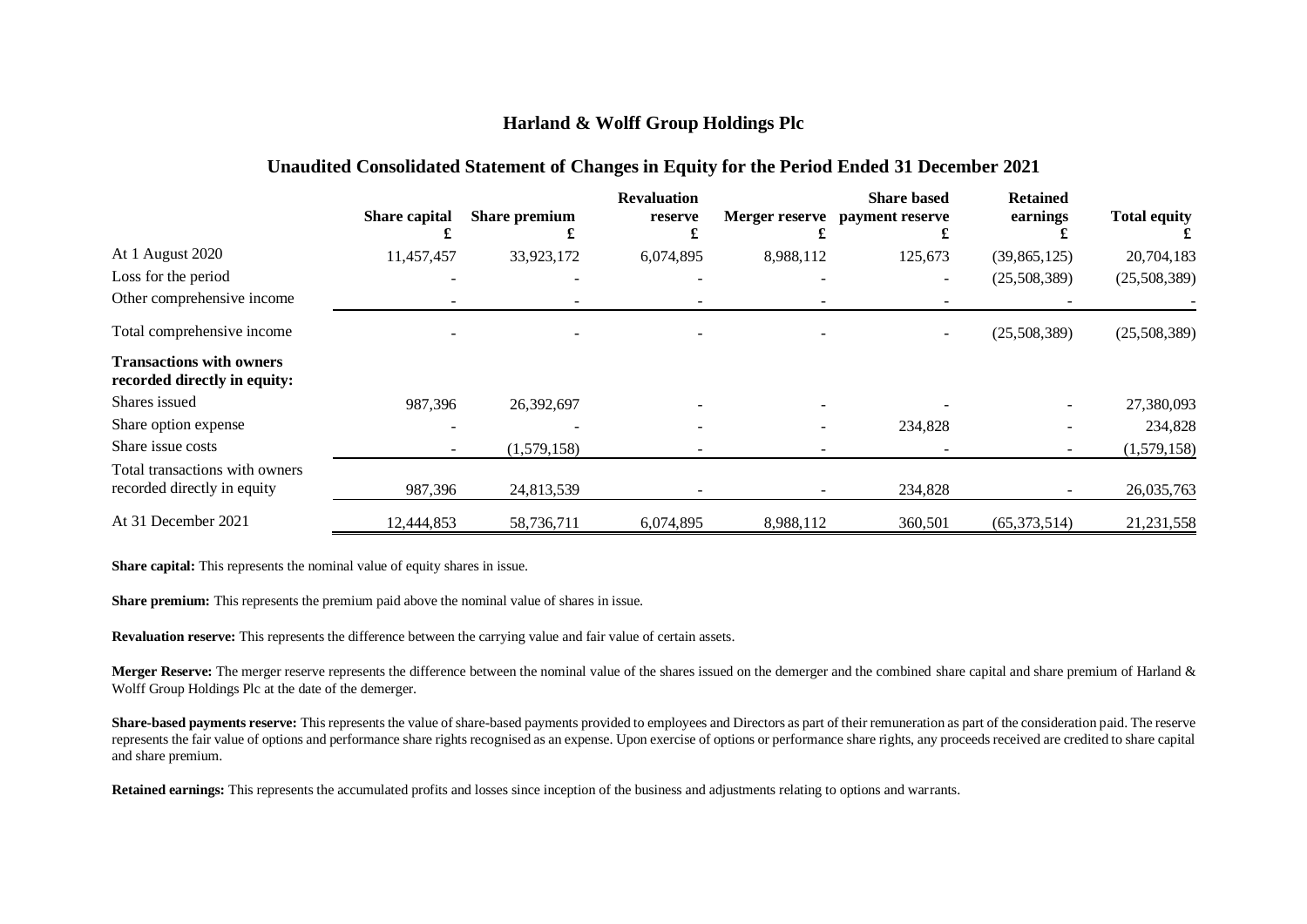# **Unaudited Consolidated Statement of Cash Flows for the Period Ended 31 December 2021**

|                                                           | <b>Note</b> | 17 months to 31<br><b>December</b><br>2021 (Unaudited)<br>£ | 12 months<br>to 31 July<br>2020<br>£ |
|-----------------------------------------------------------|-------------|-------------------------------------------------------------|--------------------------------------|
| <b>Cash flows from operating activities</b>               |             |                                                             |                                      |
| Loss for the year                                         |             | (25,508,389)                                                | (10, 409, 873)                       |
| Adjustments to cash flows from non-cash items             |             |                                                             |                                      |
| Depreciation and amortisation                             | 5           | 3,372,860                                                   | 1,224,655                            |
| Foreign exchange loss                                     |             | 3,702                                                       | 717                                  |
| Finance income                                            |             | (278)                                                       | (5)                                  |
| Finance costs                                             |             | 3,137,053                                                   | 1,231,046                            |
| Share option expense                                      |             | 234,828                                                     | 12,453                               |
|                                                           |             | (18,760,224)                                                | (7, 941, 007)                        |
| Working capital adjustments                               |             |                                                             |                                      |
| Increase in inventories                                   | 15          | (845, 176)                                                  | (331, 465)                           |
| (Increase)/decrease in trade and other receivables        | 16          | (4,892,691)                                                 | (706, 815)                           |
| Decrease in deferred income                               |             | 678,278                                                     |                                      |
| Increase in trade and other payables                      | 18          | 9,326,798                                                   | 4,491,542                            |
| Net cash flow from operating activities                   |             | (14, 493, 015)                                              | (4,487,745)                          |
| <b>Cash flows from investing activities</b>               |             |                                                             |                                      |
| Acquisitions of property plant and equipment              |             | (15,652,737)                                                | (5,776,709)                          |
| Acquisition of intangible assets                          | 12          | (719, 017)                                                  | (1,030,043)                          |
| Grants received in advance                                |             |                                                             | 1,130,149                            |
| Net cash flows from investing activities                  |             | (16, 371, 754)                                              | (5,676,603)                          |
| Net increase/(decrease) in cash & cash equivalents        |             | (30, 864, 769)                                              | (10, 164, 348)                       |
| <b>Cash flows from financing activities</b>               |             |                                                             |                                      |
| Interest received                                         |             | 278                                                         | 5                                    |
| Short term borrowing                                      |             | 83,345                                                      | 908,560                              |
| Long term borrowing                                       |             | 6,152,628                                                   | 2,090,000                            |
| Proceeds from issue of shares, net of share issue costs   |             | 25,800,835                                                  | 15,503,396                           |
| Repayment of borrowings and lease liabilities             |             | (1,615,378)                                                 | (1,245,041)                          |
| Interest paid                                             |             | (1,002,173)                                                 | (379, 588)                           |
| Net decrease in cash and cash equivalents                 |             | (1,445,234)                                                 | 6,712,984                            |
| Cash and cash equivalents at 1 August 2020                |             | 6,723,236                                                   | 10,252                               |
| Cash and cash equivalents at 31 December 2021 & July 2020 |             | 5,278,002                                                   | 6,723,236                            |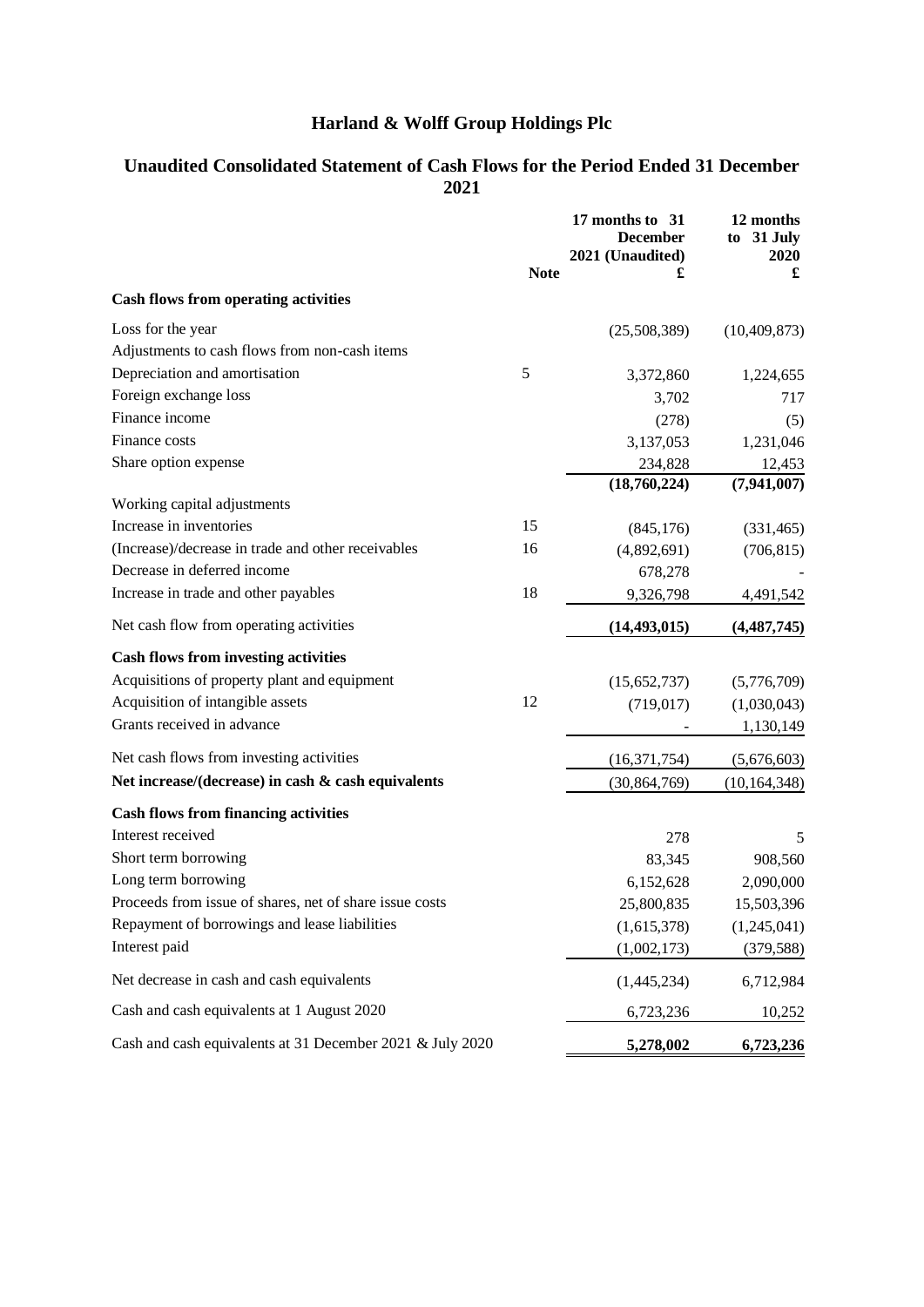# **Notes to the Unaudited Interim Financial Statements for the Period Ended 31 December 2021**

#### **1 General information**

#### **Basis of preparation**

The unaudited interim financial information in this report has been prepared using accounting policies consistent with UK adopted IFRS. IFRS is subject to amendment and interpretation by the International Accounting Standards Board (IASB) and the IFRS Interpretations Committee and there is an ongoing process of review. The financial information has been prepared on the basis of UK adopted IFRS applicable as at 31 December 2021.

#### **Non-statutory accounts**

The financial information contained in this document does not constitute statutory accounts within the meaning of section 434 of the Companies Act 2006.

The financial information for the seventeen months ended 31 December 2021 is unaudited and the information relating to the financial year ended 31 July 2020 is extracted from the audited financial statements for that year. A copy of the statutory accounts of the Company for the year ended 31 July 2020 has been delivered to the Registrar of Companies. The audit report on these accounts is unqualified and did not contain a statement under Sections 498(2) or (3) of the Companies Act 2006. In their report, which was not qualified, the auditors included a material uncertainty in respect of going concern

The financial information for the seventeen months ended 31 December 2021 is unaudited and 31 July 2020 is audited.

The report does not include all the notes of the type normally included in an annual financial report. Accordingly, this report is to be read in conjunction with the annual report for the year ended 31 July 2020, which was prepared under International Financial Reporting Standards (IFRS) as adopted by the European Union (EU), and any public announcements made by Harland & Wolff Group Holdings Plc during the reporting period.

#### **2 Accounting policies**

The interim financial information has been prepared under the historical cost convention except for certain items that are shown at fair value as disclosed in the accounting policies.

The same accounting policies, presentation and methods of computation are followed in preparing the interim financial information as were applied in preparation of the Group's financial statements for the year ended 31 July 2020.

The financial statements are presented in Sterling which is the functional currency of the group and all values are rounded to the nearest Pound Sterling (£).

#### **Basis of consolidation**

Subsidiaries are all entities (including structured entities) over which the Group has control. The Group controls an entity when the Group is exposed to, or has rights to, variable returns from its involvement with the entity and has the ability to affect those returns through its power over the entity. Subsidiaries are fully consolidated from the date on which control is transferred to the Group. They are deconsolidated from the date that control ceases.

Inter-company transactions, balances and unrealised gains on transactions between group companies are eliminated. Unrealised losses are also eliminated. When necessary, amounts reported by subsidiaries have been adjusted to conform to the group's accounting policies.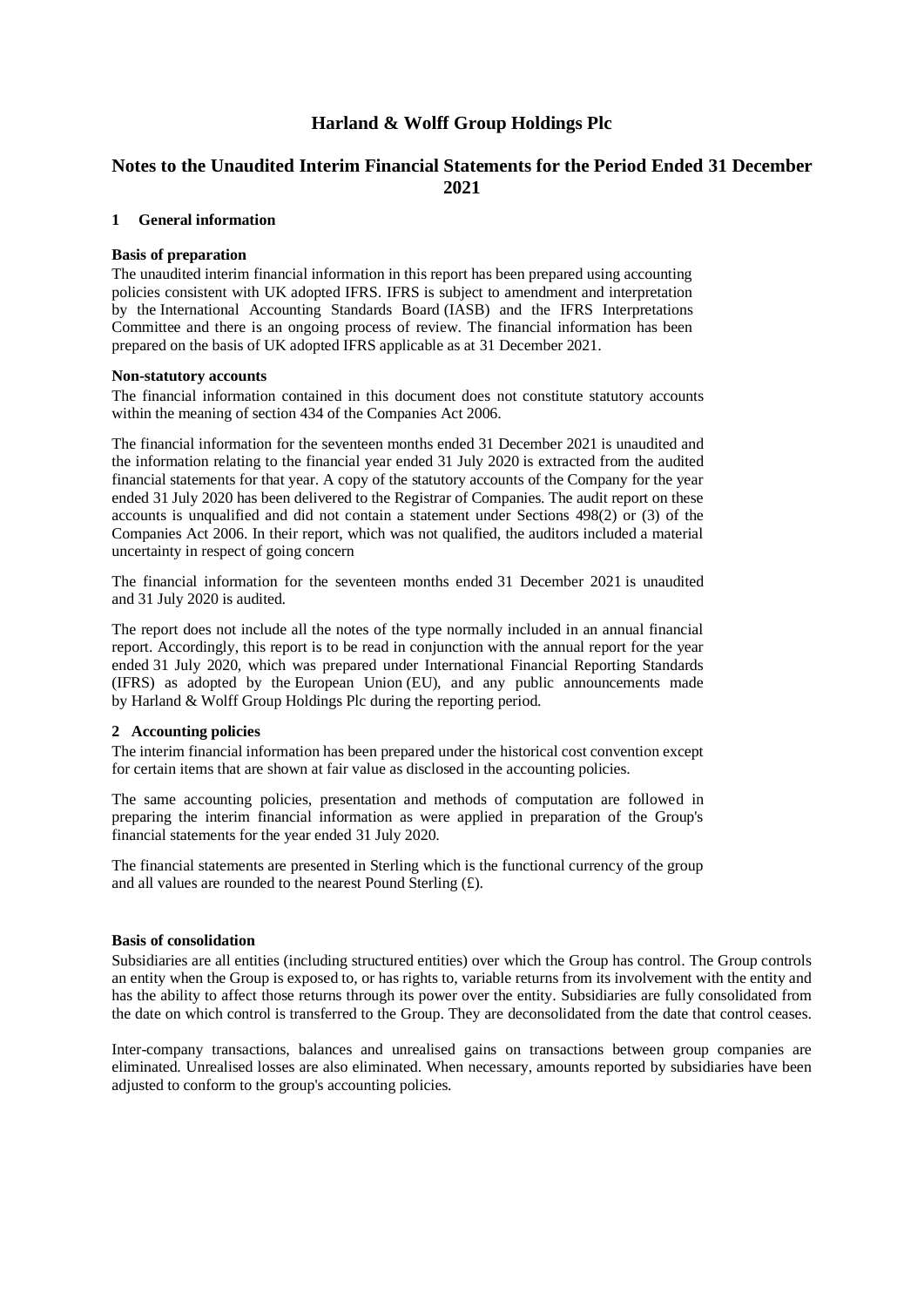# **Notes to the Unaudited Interim Financial Statements for the Period Ended 31 December 2021 (continued)**

#### **2 Accounting policies (continued)**

#### **Going concern**

The financial statements have been prepared on a going concern basis. The Group's assets are now generating revenue following the acquisition of Harland & Wolff (Belfast), Harland & Wolff (Appledore), Harland & Wolff (Methil) and Harland & Wolff (Arnish). Operating cash outflows have been incurred in the year and an operating loss has been recorded in the profit and loss account for the year. The Group has raised £20.27 million (before expenses) in the 17-month period to 31 December 2021. There is a baseload level of work flowing through all the facilities and there is a robust pipeline of opportunities for which the Group is bidding. However, given the uncertainty surrounding bid success and the lack of bid to success history, management have prepared a worstcase scenario for a period of 12 months from the date of these financial statements in respect of their going concern assumptions. This assumes no bid contract wins and that the sole revenue generated by the Group will arise from the existing contracts that the Company has in place currently. The scenario includes all expected costs associated with such works as well as the repayment of all liabilities that fall due within this twelve month period and takes into account all cost savings and process efficiencies considered achievable as well as any residual COVID-19 related impacts, continued global supply chain issues and the ongoing crisis in Ukraine.

Based on this worst case forecast scenario the Directors have a reasonable expectation that the Group has access to adequate resources to continue in operational existence for the foreseeable future. Should the Group be unable to continue trading, adjustments would have to be made to reduce the value of the assets to their recoverable amounts, to provide for further liabilities which might arise and to classify fixed assets as current.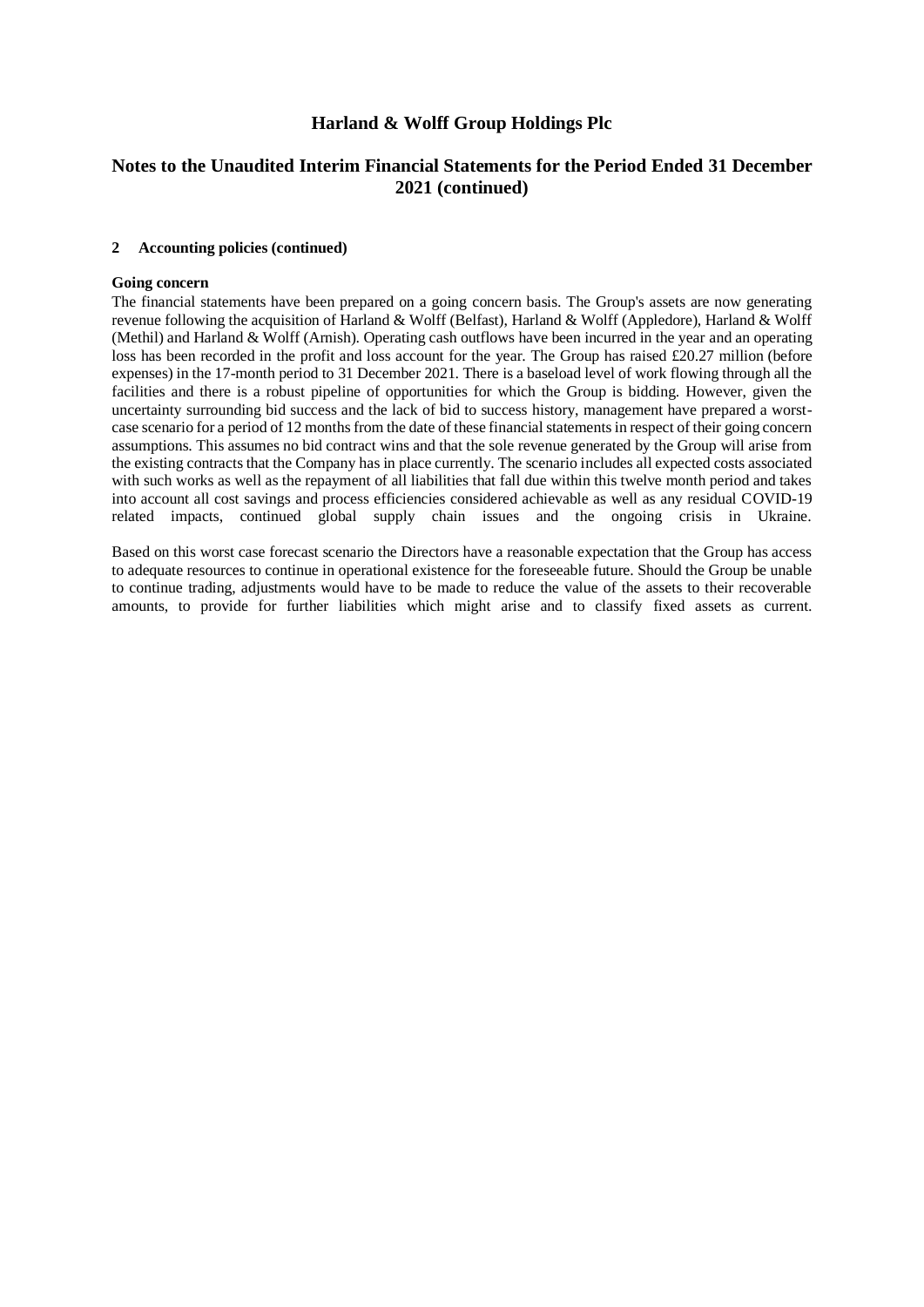# **Notes to the Unaudited Interim Financial Statements for the Period Ended 31 December 2021 (continued)**

#### **2 Accounting policies (continued)**

#### **Amortisation**

Amortisation is provided on intangible assets so as to write off the cost, less any estimated residual value, over their useful economic lives as follows:

#### **Asset class Amortisation method and rate**

Storage facility  $\blacksquare$  None until facility available for use.

#### **Harland Heritage Project**

Project costs related to Harland Heritage are capitalised as incurred. The Harland Heritage Project has been put on hold temporarily and no material costs are being incurred except for maintenance and safeguarding of the various assets and artefacts that will be utilised for this project.

#### **Amortisation**

Amortisation is provided on intangible assets so as to write off the cost, less any estimated residual value, over their expected useful economic life as follows:

| Asset class                                    | <b>Amortisation method and rate</b>    |
|------------------------------------------------|----------------------------------------|
| Artefacts                                      | Over 20 years - Straight line basis    |
| <b>Trademarks</b>                              | Over 20 years - Straight line basis    |
| Gas storage facility                           | None until facility available for use. |
| Development costs                              | Over 20 years - Straight line basis    |
| Harland Heritage Project                       | None until facility available for use. |
| <b>Floating Storage Regasification Project</b> | None until facility available for use. |

#### **Tangible assets**

#### **Property, plant and equipment**

Property, plant and equipment is stated in the statement of financial position at cost, less any subsequent accumulated depreciation and subsequent accumulated impairment losses.

The cost of property, plant and equipment includes directly attributable incremental costs incurred in their acquisition and installation.

#### **Depreciation**

Depreciation is charged so as to write off the cost of assets, other than land and properties under construction over their estimated useful lives, as follows:

| <b>Asset class</b> |  |
|--------------------|--|
|                    |  |

Freehold land Not depreciated Right of use Over the lease term

**Asset class Depreciation method and rate** Leasehold land and buildings Over 50 years Straight line basis Modular buildings Over 20 years Straight line basis Plant and machinery Over 10 years Straight line basis Motor vehicles **Over 5** years Straight line basis Office equipment Over 5 years Straight line basis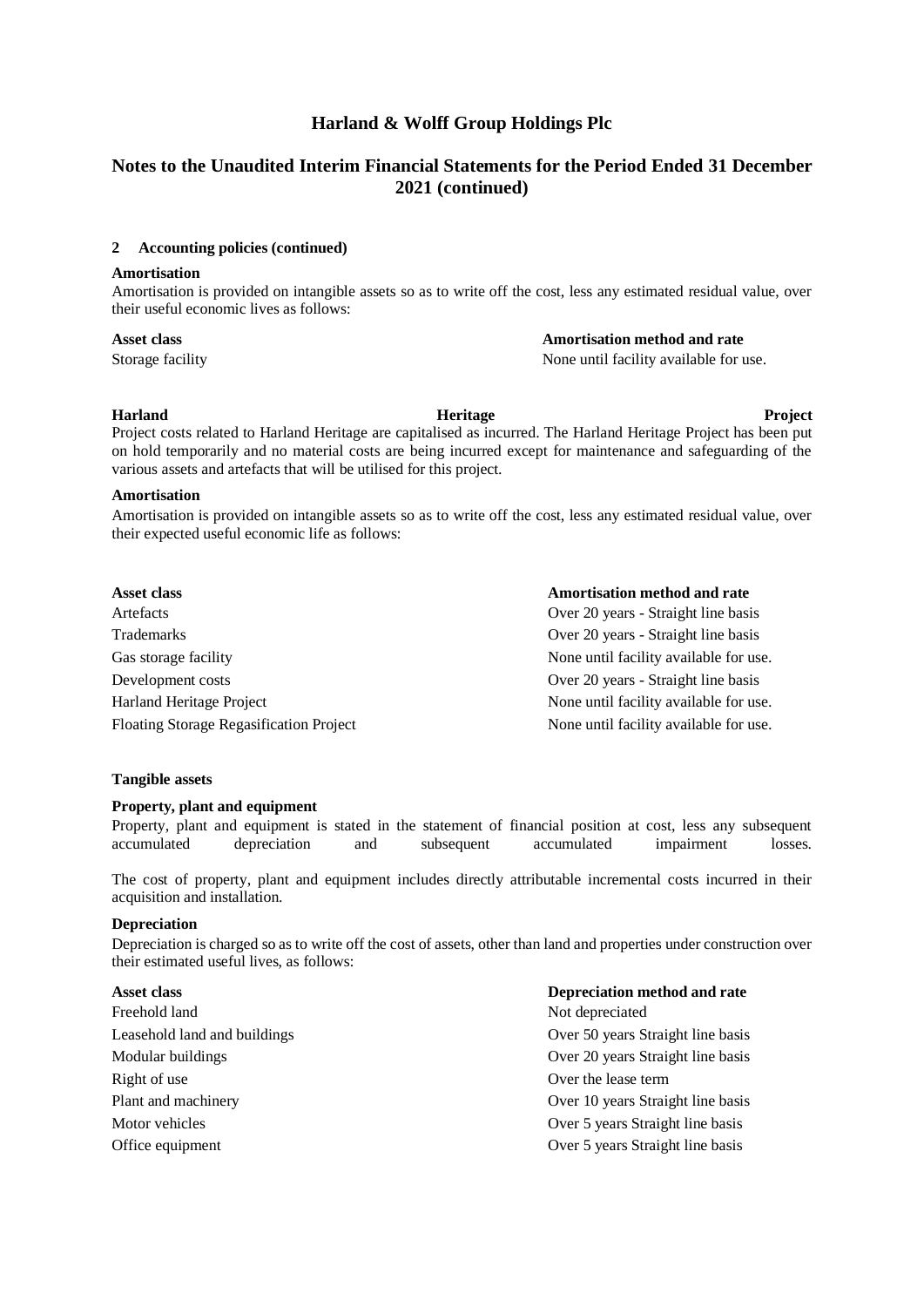# **Notes to the Unaudited Interim Financial Statements for the Period Ended 31 December 2021 (continued)**

#### **2 Accounting policies (continued)**

#### **Trade receivables**

Trade receivables are amounts due from customers for merchandise sold or services performed in the ordinary course of business. If collection is expected in one year or less (or in the normal operating cycle of the business if longer), they are classified as current assets. If not, they are presented as non-current assets.

Trade receivables are recognised initially at the transaction price. They are subsequently measured at amortised cost using the effective interest method, less provision for impairment. A provision for the impairment of trade receivables is established when there is objective evidence that the group will not be able to collect all amounts due according to the original terms of the receivables.

#### **Inventories**

Inventories are stated at the lower of cost and net realisable value. Cost is determined using the first-in, first-out (FIFO) method.

The cost of finished goods and work in progress comprises direct materials and, where applicable, direct labour costs and those overheads that have been incurred in bringing the inventories to their present location and condition. At each reporting date, inventories are assessed for impairment. If inventory is impaired, the carrying amount is reduced to its selling price less costs to complete and sell; the impairment loss is recognised immediately in profit or loss.

#### **Trade payables**

Trade payables are obligations to pay for goods or services that have been acquired in the ordinary course of business from suppliers. Accounts payable are classified as current liabilities if payment is due within one year or less (or in the normal operating cycle of the business if longer). If not, they are presented as non-current liabilities.

Trade payables are recognised initially at the transaction price and subsequently measured at amortised cost using the effective interest method.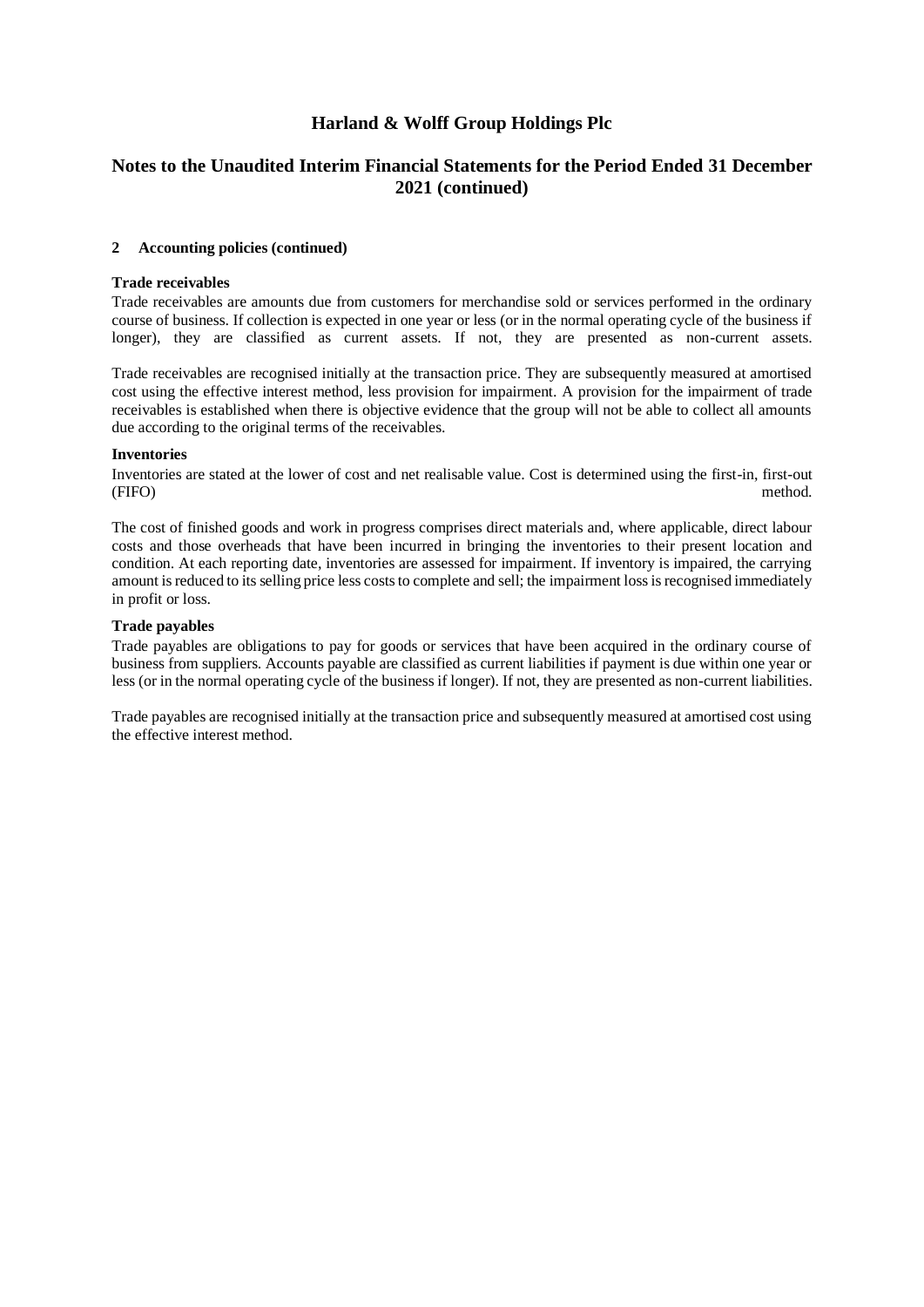# **Notes to the Unaudited Interim Financial Statements for the Period Ended 31 December 2021 (continued)**

#### **2 Accounting policies (continued)**

#### **Leases**

#### *Definition*

A lease is a contract, or a part of a contract, that conveys the right to use an asset or a physically distinct part of an asset ("the underlying asset") for a period of time in exchange for consideration. Further, the contract must convey the right to the group to control the asset or a physically distinct portion thereof. A contract is deemed to convey the right to control the underlying asset if, throughout the period of use, the group has the right to:

· Obtain substantially all the economic benefits from the use of the underlying asset, and; · Direct the use of the underlying asset (e.g. direct how and for what purpose the asset is used)

Where contracts contain a lease coupled with an agreement to purchase or sell other goods or services (i.e., nonlease components), the group has made an accounting policy election, by class of underlying asset, to account for both components as a single lease component.

#### *Initial recognition and measurement*

The group initially recognises a lease liability for the obligation to make lease payments and a right-of-use asset for the right to use the underlying asset for the lease term. The lease liability is measured at the present value of the lease payments to be made over the lease term. The lease payments include fixed payments, purchase options at exercise price (where payment is reasonably certain), expected amount of residual value guarantees, termination option penalties (where payment is considered reasonably certain) and variable lease payments that depend on an index or rate. The right-of-use asset is initially measured at the amount of the lease liability, adjusted for lease prepayments, lease incentives received, the group's initial direct costs (e.g., commissions) and an estimate of restoration, removal and dismantling costs.

#### *Subsequent measurement*

After the commencement date, the group measures the lease liability by: (a) Increasing the carrying amount to reflect interest on the lease liability; (b) Reducing the carrying amount to reflect the lease payments made; and (c) Re-measuring the carrying amount to reflect any reassessment or lease modifications or to reflect revised in substance fixed lease payments or on the occurrence of other specific events. Interest on the lease liability in each period during the lease term is the amount that produces a constant periodic rate of interest on the remaining balance of the lease liability. Interest charges are [presented separately as nonoperating /included in finance cost] in the income statement, unless the costs are included in the carrying amount of another asset applying other applicable standards. Variable lease payments not included in the measurement of the lease liability, are included in operating expenses in the period in which the event or condition that triggers them arises. The contract of the contract of the contract of the contract of the contract of the contract of the contract of the contract of the contract of the contract of the contract of the contract of the contract of t

The related right-of-use asset is accounted for using the Cost model in IAS 16 and depreciated and charged in accordance with the depreciation requirements of IAS 16 Property, Plant and Equipment as disclosed in the accounting policy for Property, Plant and Equipment. Adjustments are made to the carrying value of the right of use asset where the lease liability is re-measured in accordance with the above. Right of use assets are tested for impairment in accordance with IAS 36 Impairment of assets as disclosed in the accounting policy in impairment.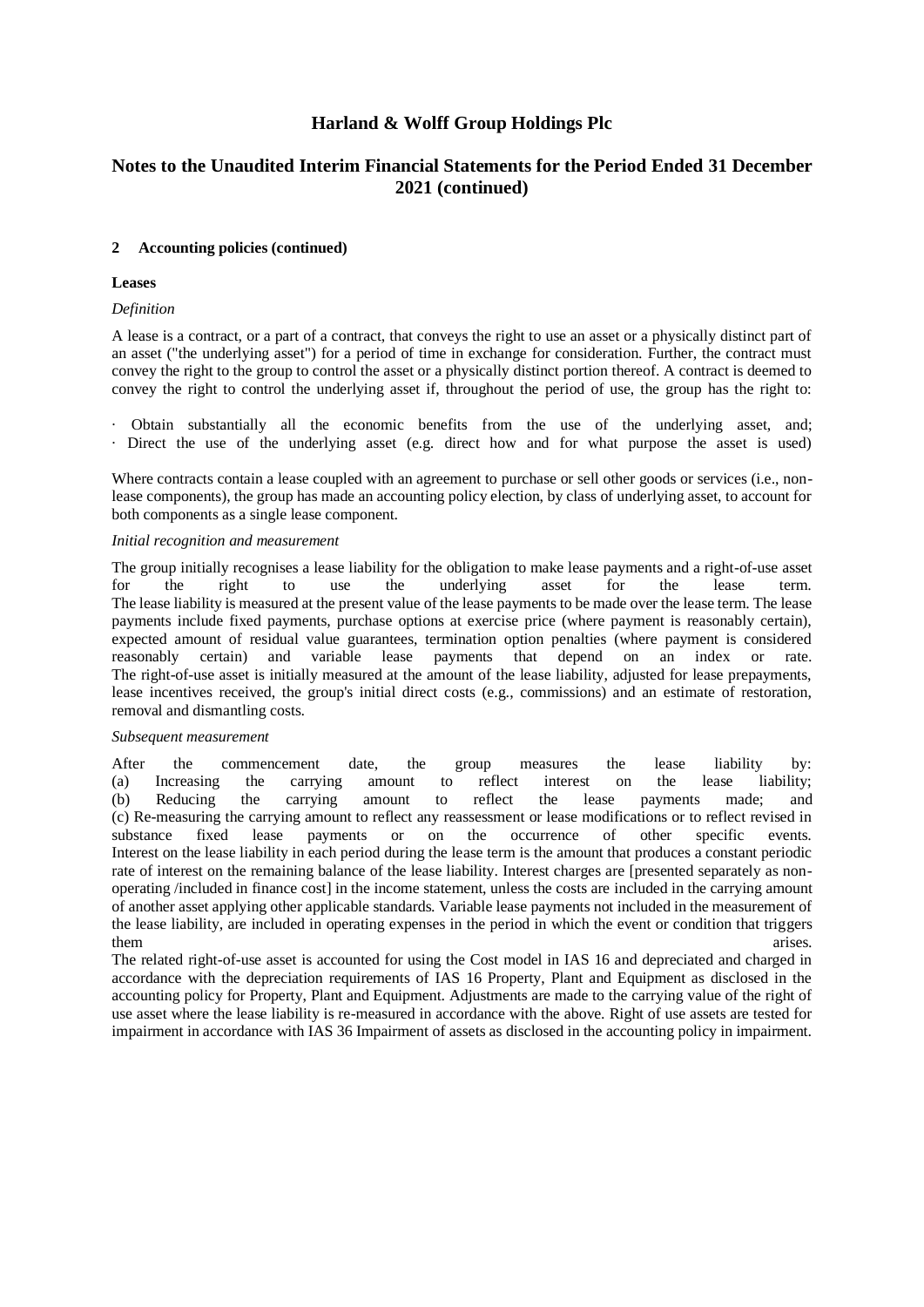# **Notes to the Unaudited Interim Financial Statements for the Period Ended 31 December 2021 (continued)**

#### **2 Accounting policies (continued)**

#### *Lease modifications*

If a lease is modified, the modified contract is evaluated to determine whether it is or contains a lease. If a lease continues to exist, the lease modification will result in either a separate lease or a change in the accounting for the existing lease.

The modification is accounted for as a separate lease if both: (a) The modification increases the scope of the lease by adding the right to use one or more underlying assets; and (b) The consideration for the lease increases by an amount commensurate with the stand-alone price for the increase in scope and any appropriate adjustments to that stand-alone price to reflect the circumstances of the particular contract.

If both of these conditions are met, the lease modification results in two separate leases, the unmodified original lease and a separate lease. The group then accounts for these in line with the accounting policy for new leases. If either of the conditions are not met, the modified lease is not accounted for as a separate lease and the consideration is allocated to the contract and the lease liability is re-measured using the lease term of the modified lease and the discount rate as determined at the effective date of the modification. For a modification that fully or partially decreases the scope of the lease (e.g., reduces the square footage of leased space), IFRS 16 requires a lessee to decrease the carrying amount of the right-of-use asset to reflect partial or full termination of the lease. Any difference between those adjustments is recognised in profit or loss at the effective date of of the modification. For all other lease modifications which are not accounted for as a separate lease, IFRS 16 requires the lessee to recognise the amount of the re-measurement of the lease liability as an adjustment to the corresponding right-ofuse asset without affecting profit or loss.

#### *Short term and low value leases*

The group has made an accounting policy election, by class of underlying asset, not to recognise lease assets and lease liabilities for leases with a lease term of 12 months or less (i.e., short-term leases). The group has made an accounting policy election on a lease-by-lease basis, not to recognise lease assets on leases for which the underlying asset is of low value. Lease payments on short term and low value leases are accounted for on a straight-line basis over the term of the lease or other systematic basis if considered more appropriate. Short term and low value lease payments are included in operating expenses in the income statements.

Leases are recognised as a right-of-use asset and a corresponding lease liability at the date at which the leased asset is available for use by the Group.

Assets and liabilities arising from a lease are initially measured on a present value basis. Lease liabilities include the net present value of the following lease payments:

- Fixed payments (including in-substance fixed payments), less any lease incentives receivable;
- Variable lease payment that are based on an index or a rate, initially measured using the index or rate as at the commencement date;
- Amounts expected to be payable by the Group under residual value guarantees;
- The exercise price of a purchase option if the Group is reasonably certain to exercise that option; and
- Payments of penalties for terminating the lease, if the lease term reflects the Group exercising that option.

Lease payments to be made under reasonably certain extension options are also included in the measurement of the liability.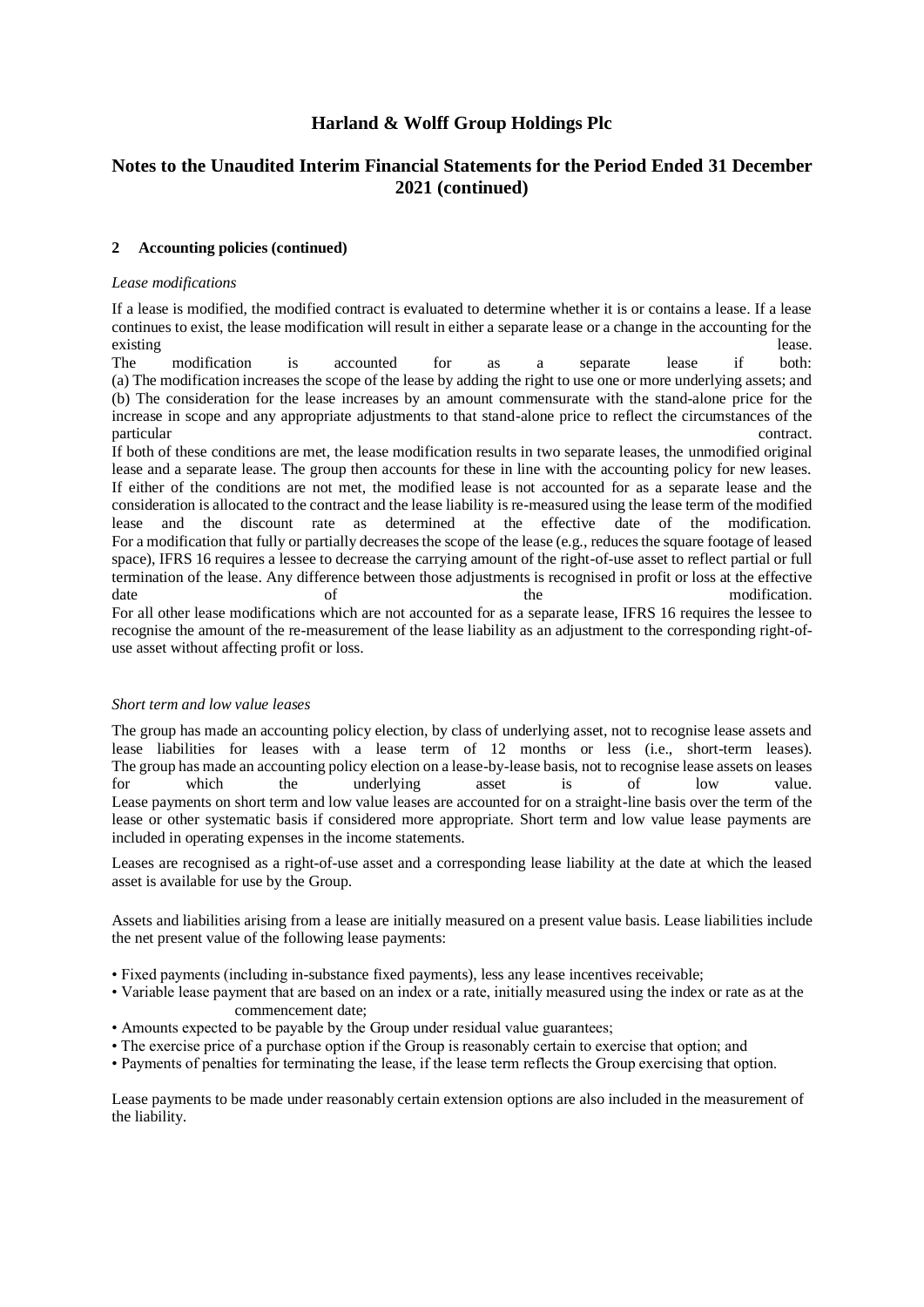# **Notes to the Unaudited Interim Financial Statements for the Period Ended 31 December 2021 (continued)**

#### **2 Accounting policies (continued)**

The lease payments are discounted using the interest rate implicit in the lease. If that rate cannot be readily determined, which is generally the case for leases in the Group, the lessee's incremental borrowing rate is used, being the rate that the individual lessee would have to pay to borrow the funds necessary to obtain an asset of similar value to the right-of-use asset in a similar economic environment with similar terms, security and conditions.

Lease payments are allocated between principal and finance cost. The finance cost is charged to profit or loss over the lease period.

Right-of-use assets are measured at cost which comprises the following:

- The amount of the initial measurement of the lease liability;
- Any lease payments made at or before the commencement date less any lease incentives received;
- Any initial direct costs; and
- Restoration costs.

Right-of-use assets are generally depreciated over the shorter of the asset's useful life and the lease term on a straight-line basis. If the Group is reasonably certain to exercise a purchase option, the right-of-use asset is depreciated over the underlying asset's useful life.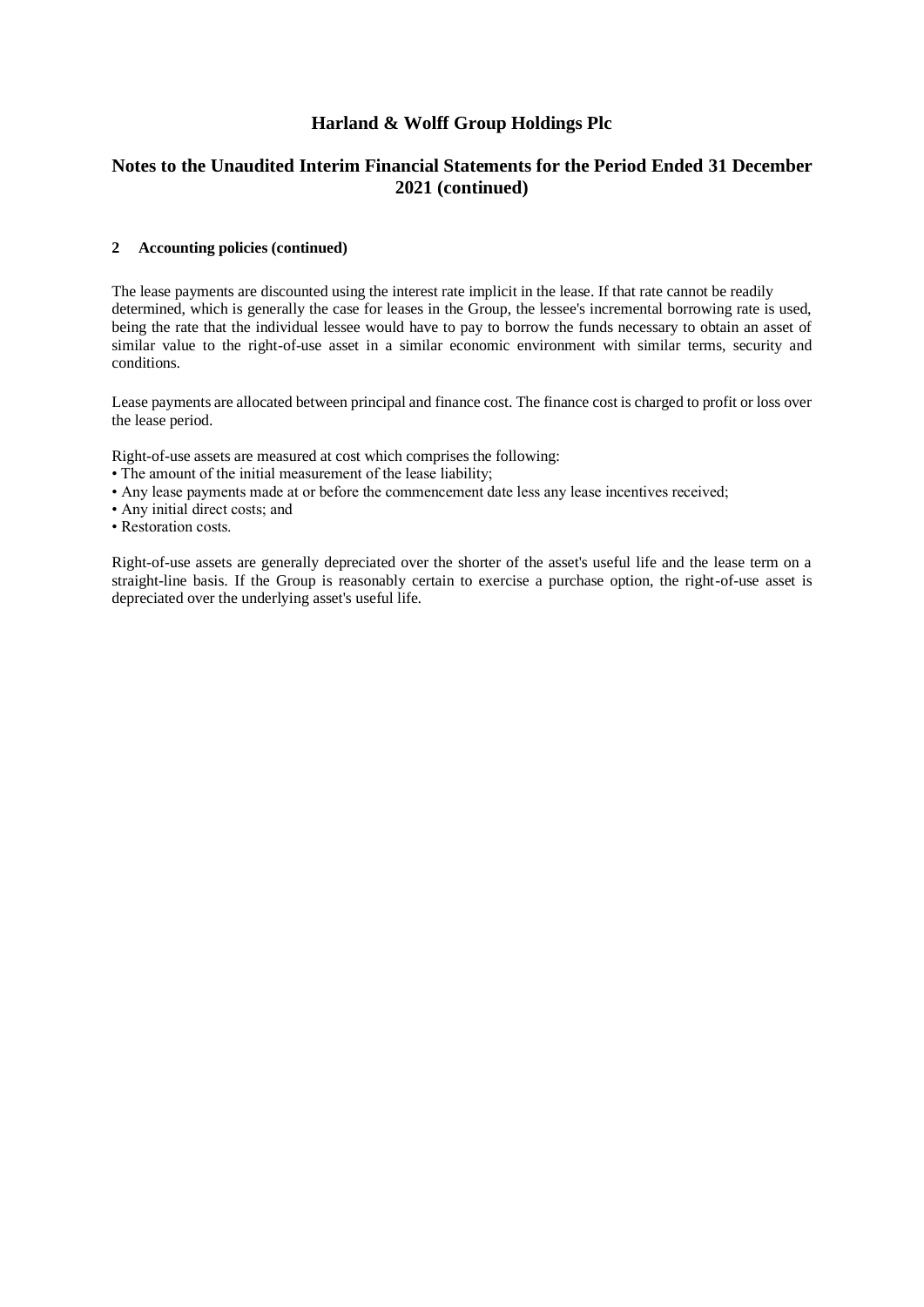# **Notes to the Unaudited Interim Financial Statements for the Period Ended 31 December 2021 (continued)**

#### **3 Revenue**

The analysis of the group's revenue for the period from continuing operations is as follows:

|                       | 17 months to<br>31 December<br>2021 (Unaudited) | 12 months to<br>31 July<br>2020<br>£ |
|-----------------------|-------------------------------------------------|--------------------------------------|
| Sale of goods         | 133,527                                         |                                      |
| Rendering of services | 18,384,712                                      | 1,482,081                            |
|                       | 18,518,239                                      | 1,482,081                            |

The above income is wholly generated in the UK and no single customer accounted for more than 10% of revenue.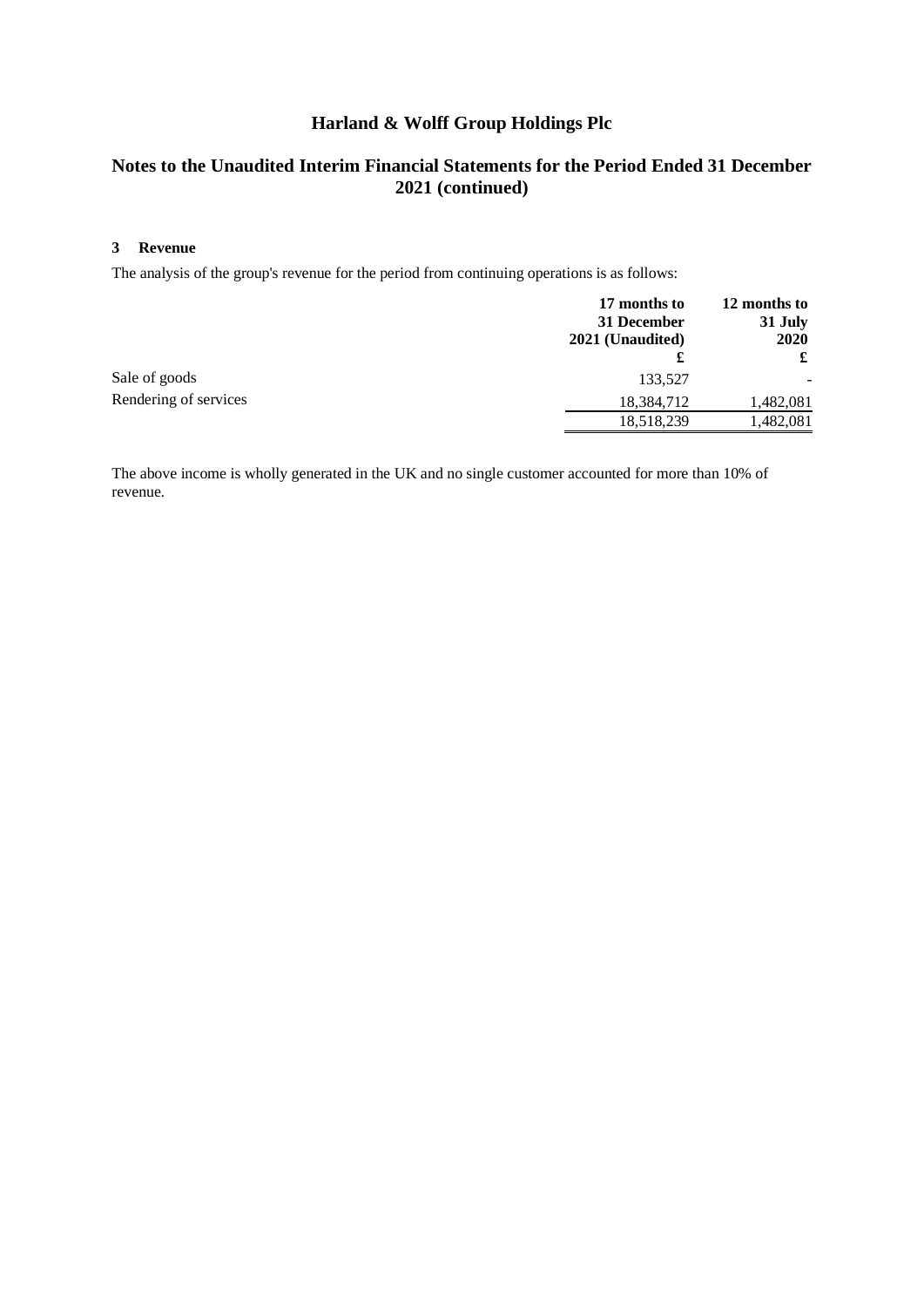# **Notes to the Unaudited Interim Financial Statements for the Period Ended 31 December 2021 (continued)**

### **4 Directors remuneration**

The directors' remuneration for the year was as follows:

| 12 months to 31 July 2020                                               | Salary & fees | <b>Bonus</b> | <b>Share based</b><br>payments | <b>Pension</b> | <b>Total 2020</b> |
|-------------------------------------------------------------------------|---------------|--------------|--------------------------------|----------------|-------------------|
|                                                                         | $\pounds$     | $\pounds$    | $\pounds$                      | $\pounds$      | £                 |
| <b>Executive Directors</b>                                              |               |              |                                |                |                   |
| John Wood                                                               | 448,656       | 554,718      |                                | 8,333          | 1,011,707         |
| Arun Raman                                                              | 398,530       | 519,906      |                                | 7,733          | 926,169           |
| <b>Non-Executive Directors</b>                                          |               |              |                                |                |                   |
| Clive Richardson (appointed 01<br>February 2020)                        | 22,500        |              | $\overline{\phantom{a}}$       |                | 22,500            |
| Deborah Saw (appointed 01<br>February 2020; resigned 27 August<br>2020) | 18,000        |              | $\overline{\phantom{a}}$       |                | 18,000            |
| Malcolm Groat (appointed 22 March<br>2019)                              | 6,000         |              |                                | 240            | 6,240             |
| Judith Tweed                                                            | 46,500        |              |                                | 1,453          | 47,953            |
|                                                                         | 940,186       | 1,074,624    |                                | 17,759         | 2,032,569         |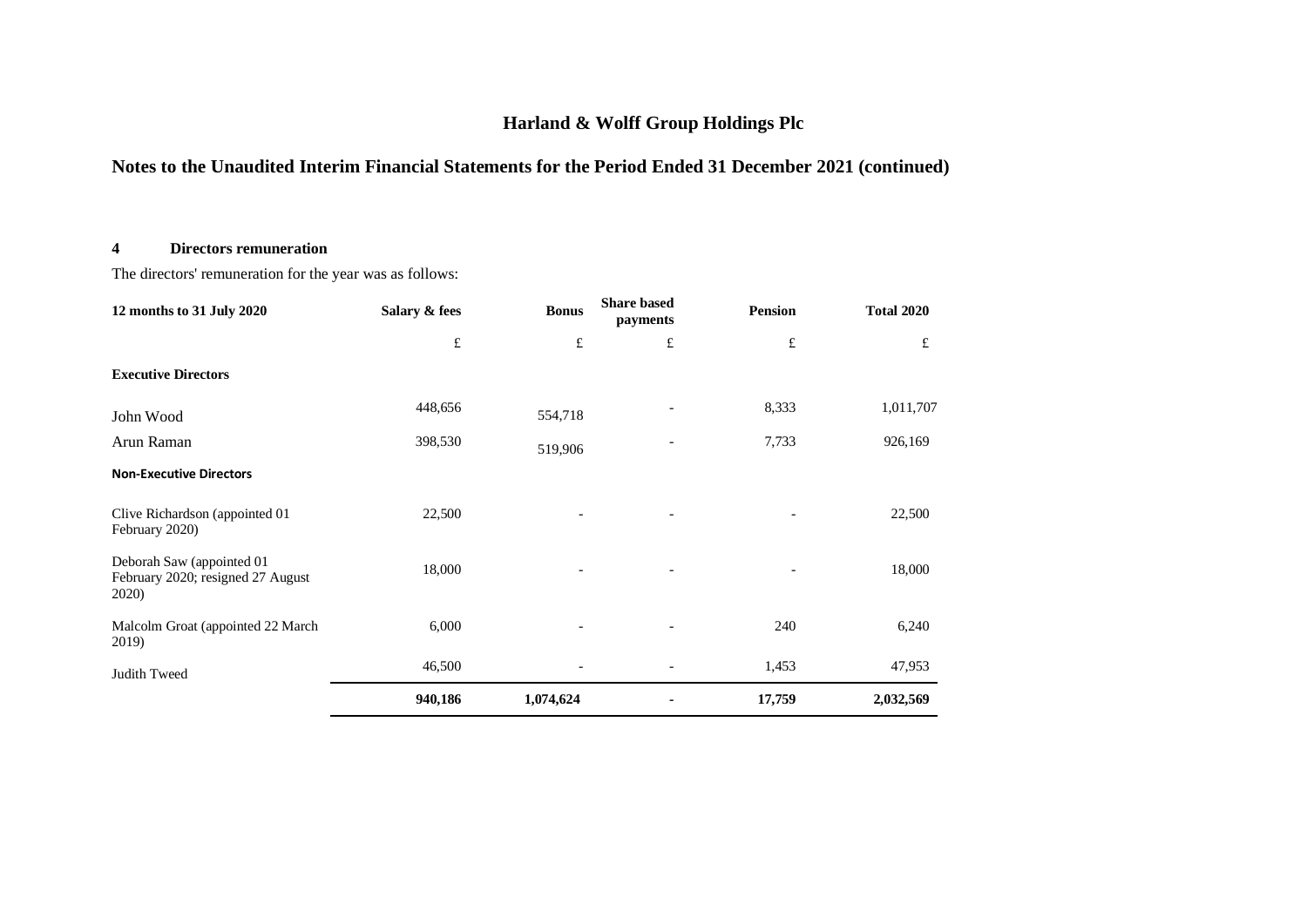| 12 months to 31 July 2021                        | Salary & fees | <b>Bonus</b> | <b>Pension</b> | <b>Total 2021</b> |
|--------------------------------------------------|---------------|--------------|----------------|-------------------|
|                                                  | $\pounds$     | £            | £              | £                 |
| <b>Executive Directors</b>                       |               |              |                |                   |
| John Wood                                        | 330,846       |              | 12,000         | 342,846           |
| Arun Raman                                       | 319,782       |              | 11,400         | 331,182           |
| <b>Non-Executive Directors</b>                   |               |              |                |                   |
| Clive Richardson (resigned 24<br>September 2021) | 50,000        |              |                | 50,000            |
| Deborah Saw (resigned 27 August<br>2020)         | 3,000         |              |                | 3,000             |
| Malcolm Groat                                    | 7,000         |              | 280            | 7,280             |
| Judith Tweed                                     | 36,000        |              | 1,440          | 37,440            |
|                                                  | 746,628       |              | 25,120         | 771,748           |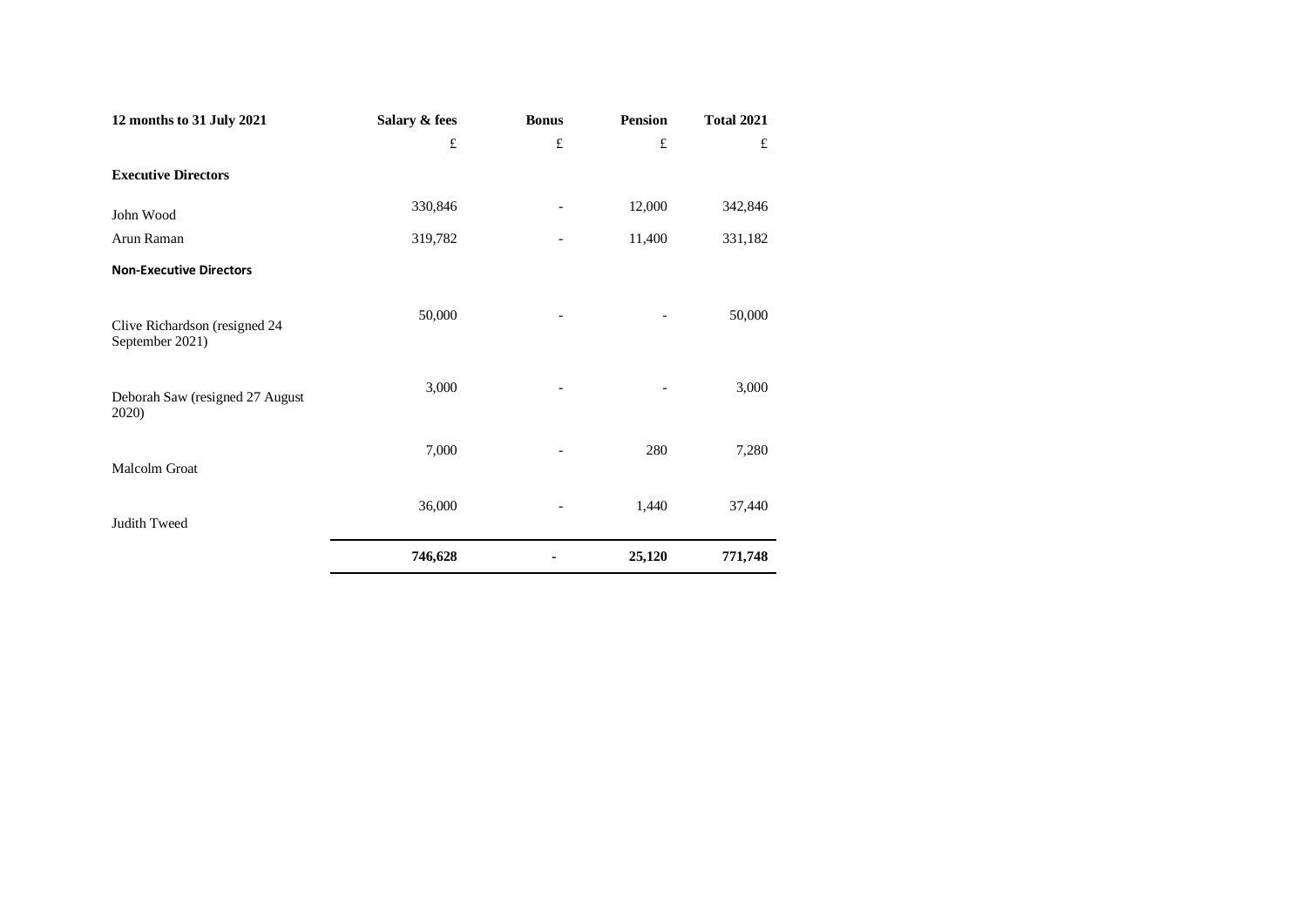# **Notes to the Unaudited Interim Financial Statements for the Period Ended 31 December 2021 (continued)**

| 5 months to 31 December 2021<br>Salary & fees    |         | <b>Bonus</b> | <b>Pension</b> | <b>Total 2021</b> |  |
|--------------------------------------------------|---------|--------------|----------------|-------------------|--|
|                                                  | £       | $\pounds$    | £              | £                 |  |
| <b>Executive Directors</b>                       |         |              |                |                   |  |
| John Wood                                        | 167,308 |              | 6,292          | 173,600           |  |
| Arun Raman                                       | 149,442 |              | 5,978          | 155,420           |  |
| <b>Non-Executive Directors</b>                   |         |              |                |                   |  |
| Clive Richardson (resigned 24<br>September 2021) | 22,917  |              |                | 22,917            |  |
| Deborah Saw (resigned 27 August<br>2020)         |         |              |                |                   |  |
| Malcolm Groat                                    | 3,333   |              | 133            | 3,466             |  |
| Judith Tweed                                     | 15,000  |              | 600            | 15,600            |  |
| Jonathon Band (appointed 1<br>September 2021)    | 15,000  |              |                | 15,000            |  |
|                                                  | 373,000 |              | 13,003         | 386,003           |  |

All amounts are short term in nature except for pension benefits which are considered to be long term.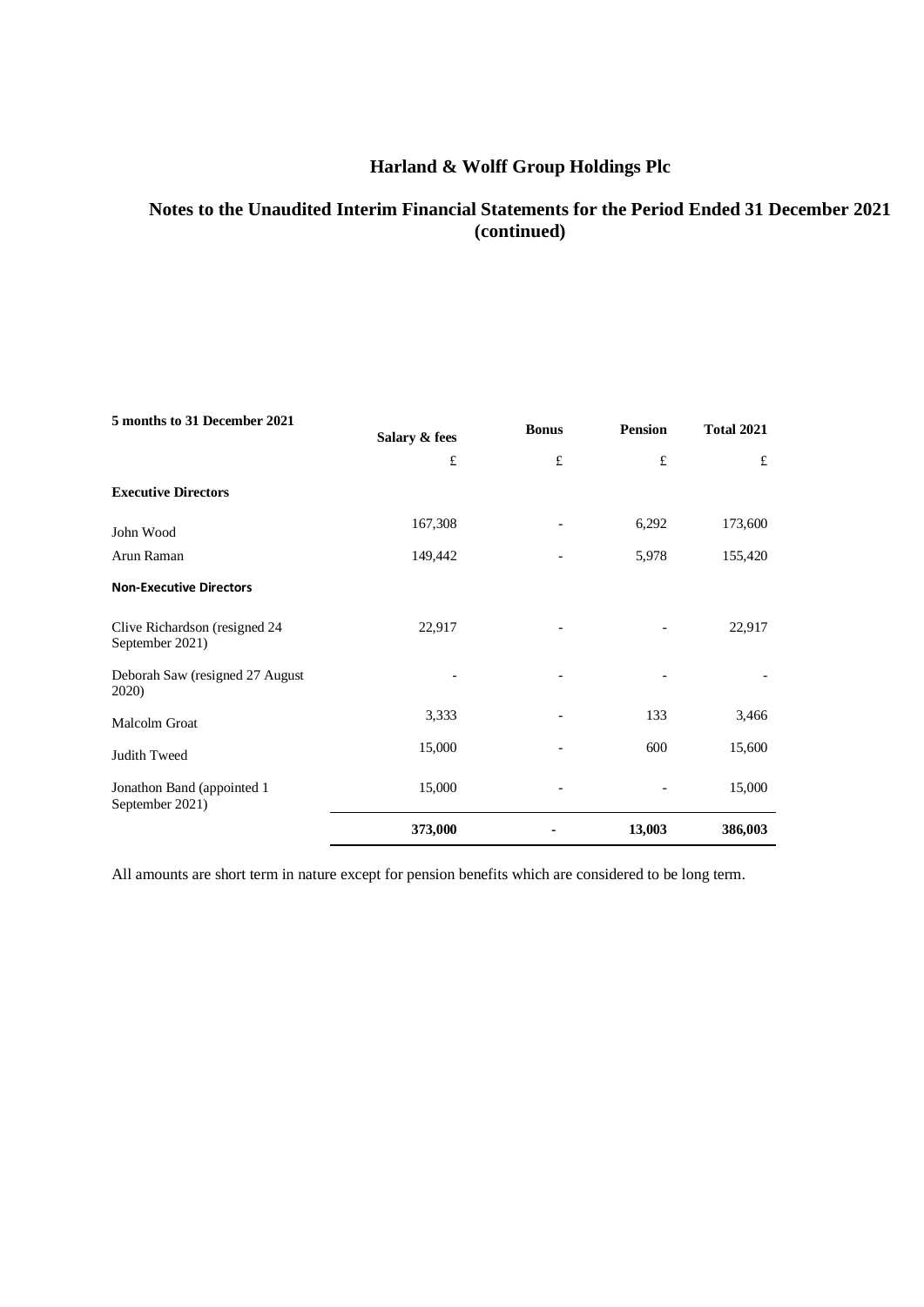# **Notes to the Unaudited Interim Financial Statements for the Period Ended 31 December 2021 (Continued)**

### **5 Earnings per Share**

|                                                                                                                                                      | 2021<br>£    | 2020<br>£                |
|------------------------------------------------------------------------------------------------------------------------------------------------------|--------------|--------------------------|
| The loss for the purposes of basic and diluted earnings per share being the<br>net loss attributable to equity shareholders<br>Continuing operations | (25,508,389) | (10, 409, 875)           |
| <b>Number of shares</b>                                                                                                                              |              |                          |
| Weighted average number of ordinary shares for the purpose of:<br>Basic earnings per share                                                           |              | 96,223,075 3,066,492,177 |
| Basic and diluted earnings per share<br><b>Continuing Operations</b>                                                                                 | (26.51)p     | (0.34)p                  |

Given the Group made a loss during the current financial year no diluted EPS is shown.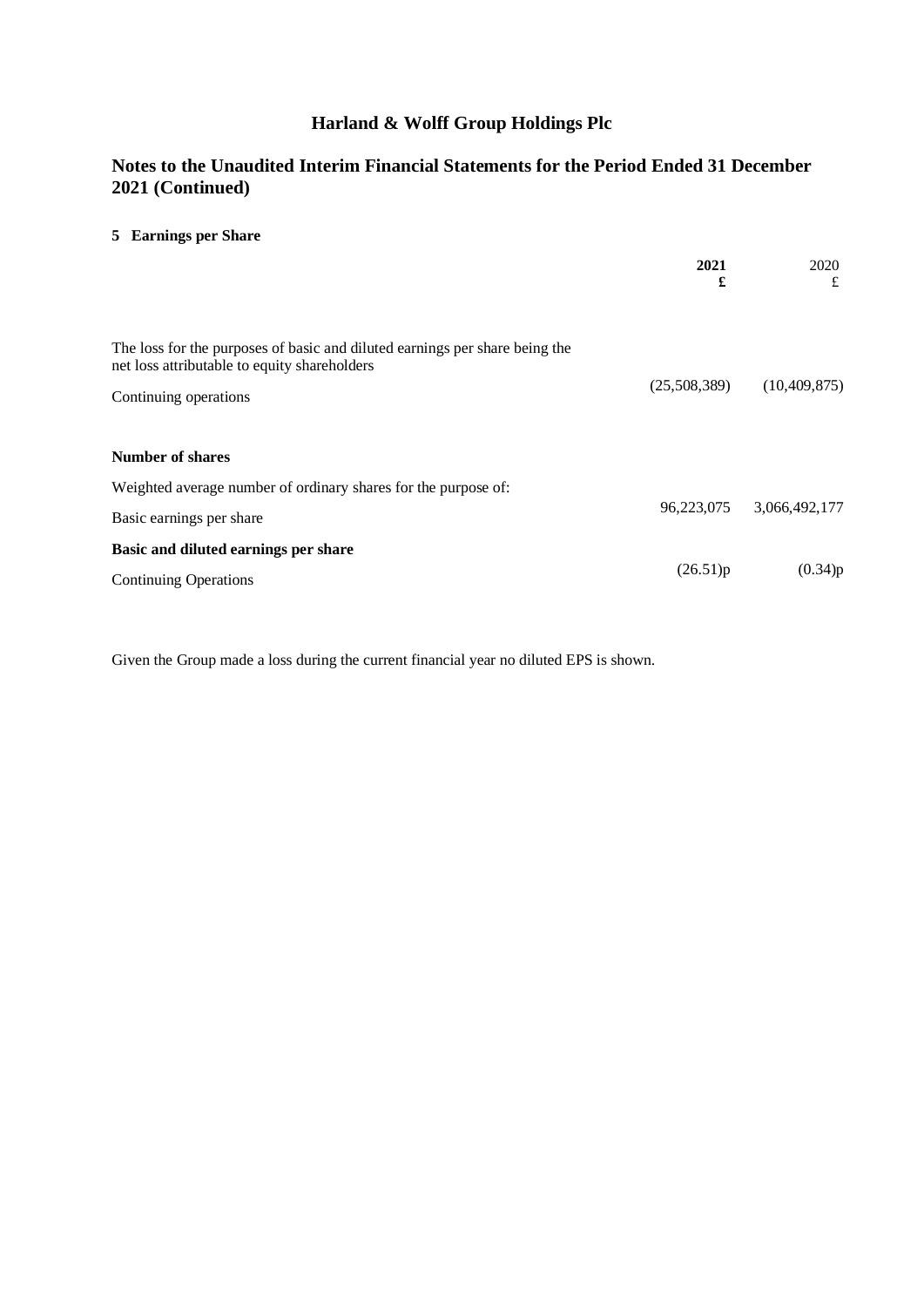# **Notes to the Unaudited Interim Financial Statements for the Period Ended 31 December 2021 (continued)**

### **6 Intangible assets**

# **Group**

|                           |                  |                   | <b>Development</b>       | <b>Gas storage</b> |                |               |
|---------------------------|------------------|-------------------|--------------------------|--------------------|----------------|---------------|
|                           | <b>Artefacts</b> | <b>Trademarks</b> | costs                    | development        | Project costs  | <b>Total</b>  |
|                           | £                | £                 | £                        | £                  | £              | £             |
| Cost                      |                  |                   |                          |                    |                |               |
| At 1 August 2019          |                  |                   | $\overline{\phantom{a}}$ | 10,168,605         | ٠              | 10,168,605    |
| Grant accrual during year |                  |                   |                          | (1,130,149)        | $\blacksquare$ | (1, 130, 149) |
| Additions                 | 200,000          | 170,000           | 55,000                   | 583,311            | 21,732         | 1,030,043     |
| Revaluation               | 447,395          | 693,192           |                          |                    | ۰              | 1,140,587     |
| At 31 July 2020           | 647,395          | 863,192           | 55,000                   | 9,621,767          | 21,732         | 11,209,086    |
| At 1 August 2020          | 647,395          | 863,192           | 55,000                   | 9,621,767          | 21,732         | 11,209,086    |
| Additions                 |                  |                   |                          | 406,572            | 312,445        | 719,017       |
| At 31 December 2021       | 647,395          | 863,192           | 55,000                   | 10,028,338         | 334,177        | 11,928,102    |
| Amortisation              |                  |                   |                          |                    |                |               |
| Amortisation charge       |                  |                   | 2,255                    |                    |                | 2,255         |
| At 31 July 2020           |                  |                   | 2,255                    |                    |                | 2,255         |
| At 1 August 2019          |                  |                   | 2,255                    |                    |                | 2,255         |
| Amortisation charge       |                  |                   | 2,828                    |                    | -              | 2,828         |
| At 31 December 2021       |                  |                   | 5,083                    |                    | ٠              | 5,083         |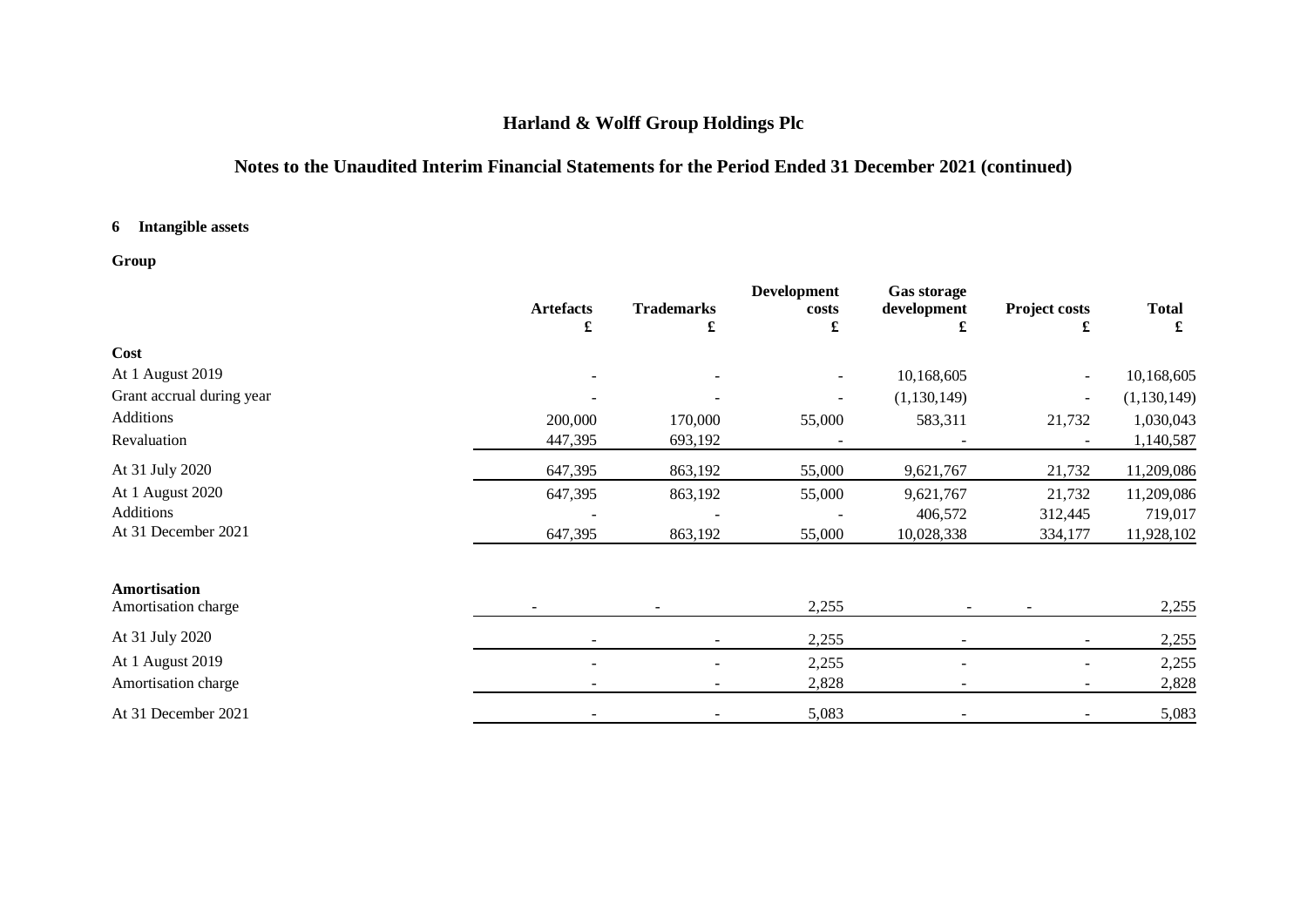## **Notes to the Unaudited Interim Financial Statements for the Period Ended 31 December 2021 (continued)**

#### **6 Intangible assets (continued)**

| Net book value      | <b>Artefacts</b> | <b>Trademarks</b> | <b>Development</b><br>costs | <b>Gas storage</b><br>development | <b>Project costs</b> | <b>Total</b> |
|---------------------|------------------|-------------------|-----------------------------|-----------------------------------|----------------------|--------------|
| At 31 December 2021 | 647.395          | 863.192           | 49.917                      | 10.028.338                        | 334,177              | 1,923,019    |
| At 31 July 2020     | 647,395          | 863,192           | 52.745                      | 9,621,767                         | 21,732               | 1,206,831    |

Intangible assets carried at revalued amounts

The fair value of the company's Artefacts was revalued on 30 June 2019 by Hilco Valuation services. Had this class of asset been measured on a historical cost basis, their carrying amount would have been £200,000.

The revaluation surplus (gross of tax) recognised in profit and loss amounted to £447,395. The revaluation surplus (gross of tax) recognised in other comprehensive income amounted to £447,395.

The fair value of the company's Trademarks was revalued on 30 June 2019 by Hilco Valuation Services.

Had this class of asset been measured on a historical cost basis, their carrying amount would have been £170,000.

The revaluation surplus (gross of tax) recognised in profit and loss amounted to £693,192. The revaluation surplus (gross of tax) recognised in other comprehensive income amounted to £693,192.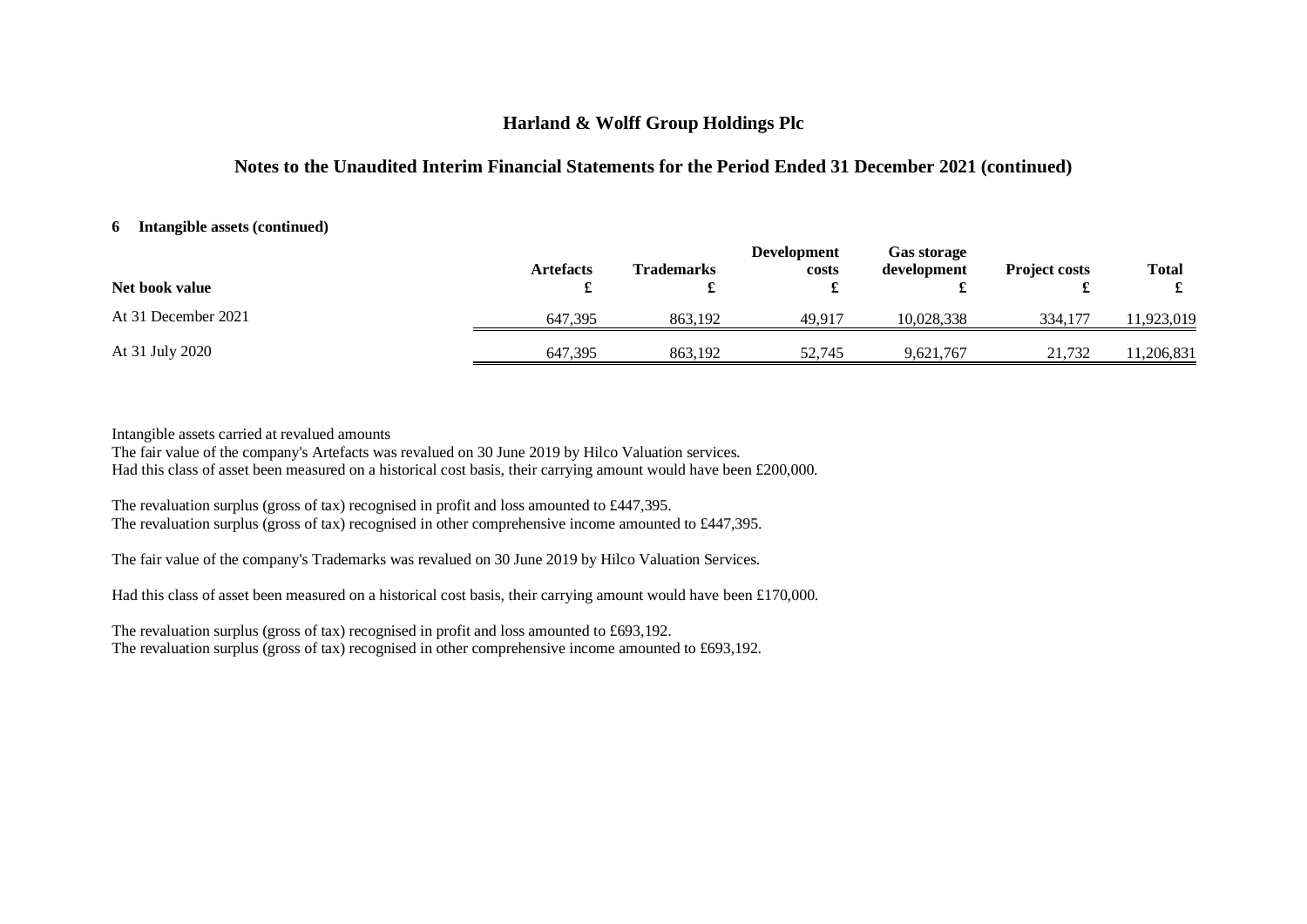# **Notes to the Unaudited Interim Financial Statements for the Period from 1 August 2020 to 31 December 2021 (continued)**

# **7 Property, plant and equipment**

**Group**

|                                                      | <b>Land</b> and<br>£  | buildings Office equipment<br>£ | <b>Motor vehicles</b><br>£ | Plant $\&$<br>machinery<br>£ | <b>Total</b><br>£       |
|------------------------------------------------------|-----------------------|---------------------------------|----------------------------|------------------------------|-------------------------|
| At 1 August 2019                                     | 730,799               | 8,918                           |                            |                              | 739,717                 |
| Revaluation recognised in other comprehensive income | 3,066,738             | 25,972                          | 373,464                    | 2,346,331                    | 5,812,505               |
| Additions                                            | 2,806,171             | 203,574                         | 297,056                    | 2,469,908                    | 5,776,709               |
| At 31 July 2020                                      | 6,603,708             | 238,464                         | 670,520                    | 4,816,239                    | 12,328,931              |
| At 1 August 2020                                     | 6,603,708             | 238,464                         | 670,520                    | 4,816,239                    | 12,328,931              |
| Additions                                            | 5,347,811             | 36,511                          | 11,680                     | 10,256,970                   | 15,652,972              |
| Transfers                                            |                       |                                 | (127, 683)                 | 127,683                      |                         |
| At 31 December 2021                                  | 11,951,519            | 274,975                         | 554,517                    | 15,200,892                   | 27,981,903              |
| At 1 August 2019                                     |                       | 892                             |                            |                              | 892                     |
| Charge for year                                      | 276,050               | 62,974                          | 55,478                     | 544,283                      | 938,785                 |
| At 31 July 2020                                      | 276,050               | 63,866                          | 55,478                     | 544,283                      | 939,677                 |
| At 1 August 2020                                     | 276,050               | 63,866                          | 55,478                     | 544,283                      | 939,677                 |
| Charge for the year                                  | 605,890               | 72,558                          | 63,364                     | 1,565,632                    | 2,307,444               |
| At 31 December 2021<br><b>Carrying amount</b>        | 881,940<br>11,069,579 | 136,424<br>138,551              | 118,842<br>435,675         | 2,109,915<br>13,090,977      | 3,247,121<br>24,734,782 |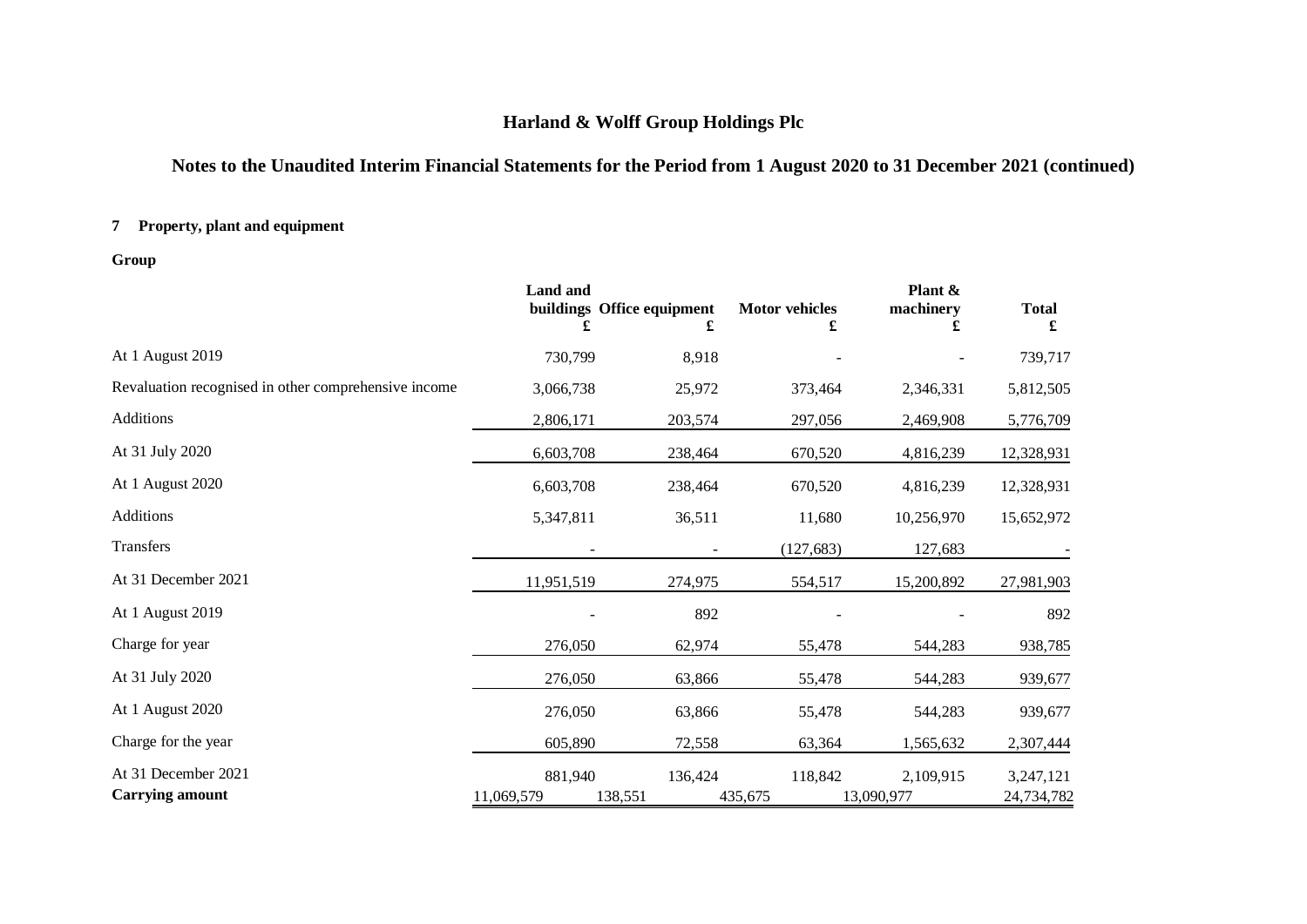At 31 December 2021

| At 31 July 2020 | 6.327.658 | 174.598 | 615.042 | 4,271,956 | 11,389,254 |
|-----------------|-----------|---------|---------|-----------|------------|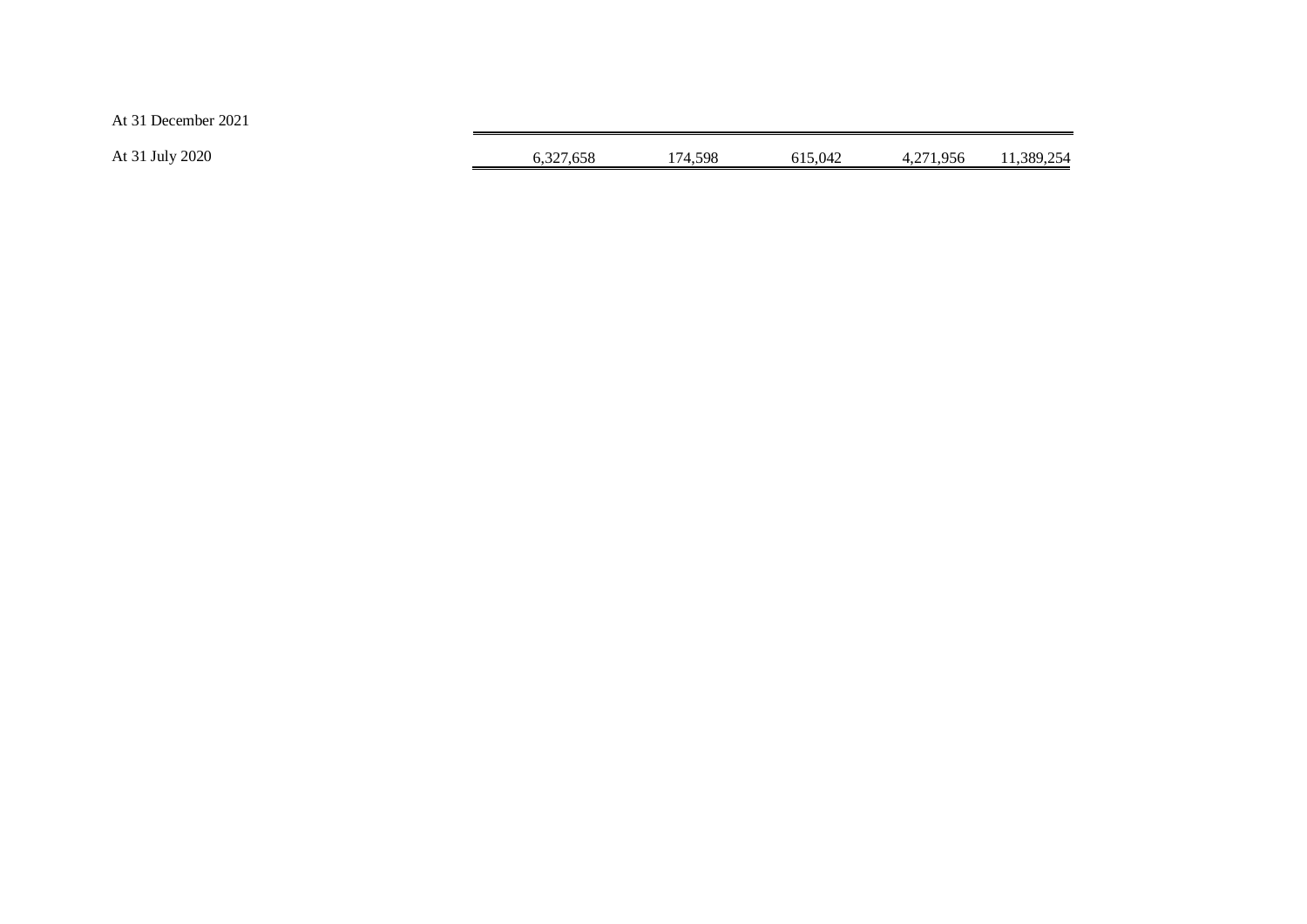# **Notes to the Unaudited Interim Financial Statements for the Period Ended 31 December 2021 (continued)**

Included within the net book value of Plant and machinery above is £3,267,466 (2020: £Nil) in respect of work in progress which has been capitalised.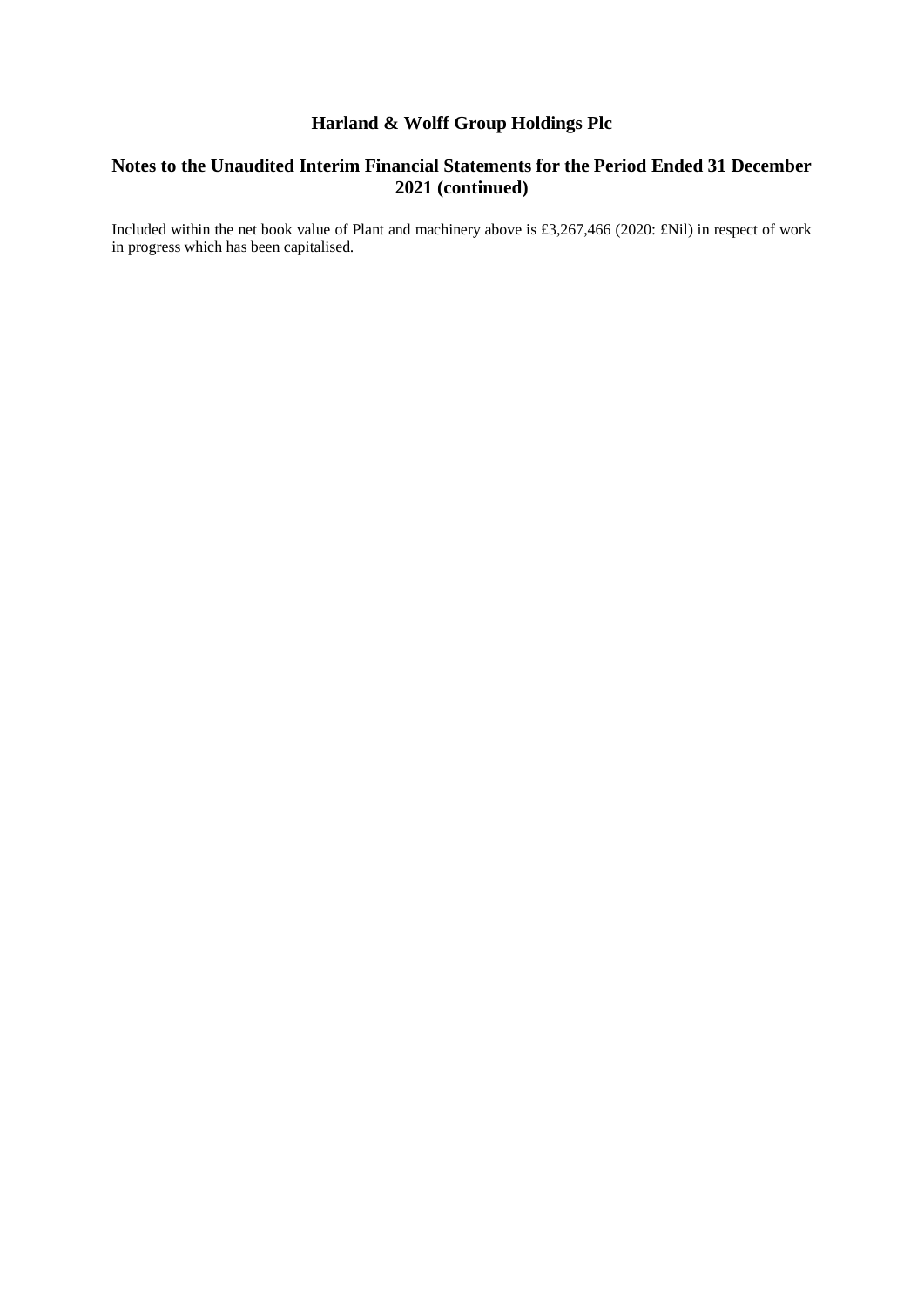# **Notes to the Unaudited Interim Financial Statements for the Period Ended 31 December 2021 (continued)**

#### **8 Trade and other receivables**

|                                  | Group                           |                                                 | Company    |                 |  |
|----------------------------------|---------------------------------|-------------------------------------------------|------------|-----------------|--|
|                                  | 31 December<br>2021 (Unaudited) | 31 December<br>31 July<br>2020 2021 (Unaudited) |            | 31 July<br>2020 |  |
|                                  | £                               | £                                               | £          | £               |  |
| Trade receivables                | 2,310,323                       | 225,276                                         |            |                 |  |
| Receivables from related parties |                                 |                                                 | 45,547,667 | 17,158,325      |  |
| Accrued income                   | 2,084,519                       |                                                 |            |                 |  |
| Other receivables                | 1,103,328                       | 1,397,183                                       | 261,662    | 158,539         |  |
| Prepayments                      | 1,327,774                       | 310,795                                         | 91.997     | 61,647          |  |
|                                  | 6,825,944                       | 1,933,254                                       | 45,903,326 | 17,378,511      |  |

The trade and other receivables classified as financial instruments are disclosed below. The group's exposure to credit and market risks, including maturity analysis, relating to trade and other receivables is disclosed in note 24 "Financial risk review".

### **9 Trade and other payables**

|                                  | Group            |           | Company               |           |
|----------------------------------|------------------|-----------|-----------------------|-----------|
|                                  | 31 December      | 31 July   | 31 December           | 31 July   |
|                                  | 2021 (Unaudited) |           | 2020 2021 (Unaudited) | 2020      |
|                                  | £                | £         | £                     | £         |
| Trade payables                   | 7,897,248        | 2,127,487 | 1,137,817             | 202,039   |
| Social security and other taxes  | 4,779,356        | 1,786,782 | 113,829               | 1,028,267 |
| Outstanding defined contribution |                  |           |                       |           |
| pension costs                    | 60,510           | 50,352    | 28,376                | 2,626     |
| Other payables                   | 491,439          | 278,347   | 21,566                | 12,321    |
| Accruals and deferred income     | 9,060,223        | 1,860,015 | 84,357                | 69,455    |
|                                  | 22,288,776       | 6,102,983 | 1,385,945             | 1,314,708 |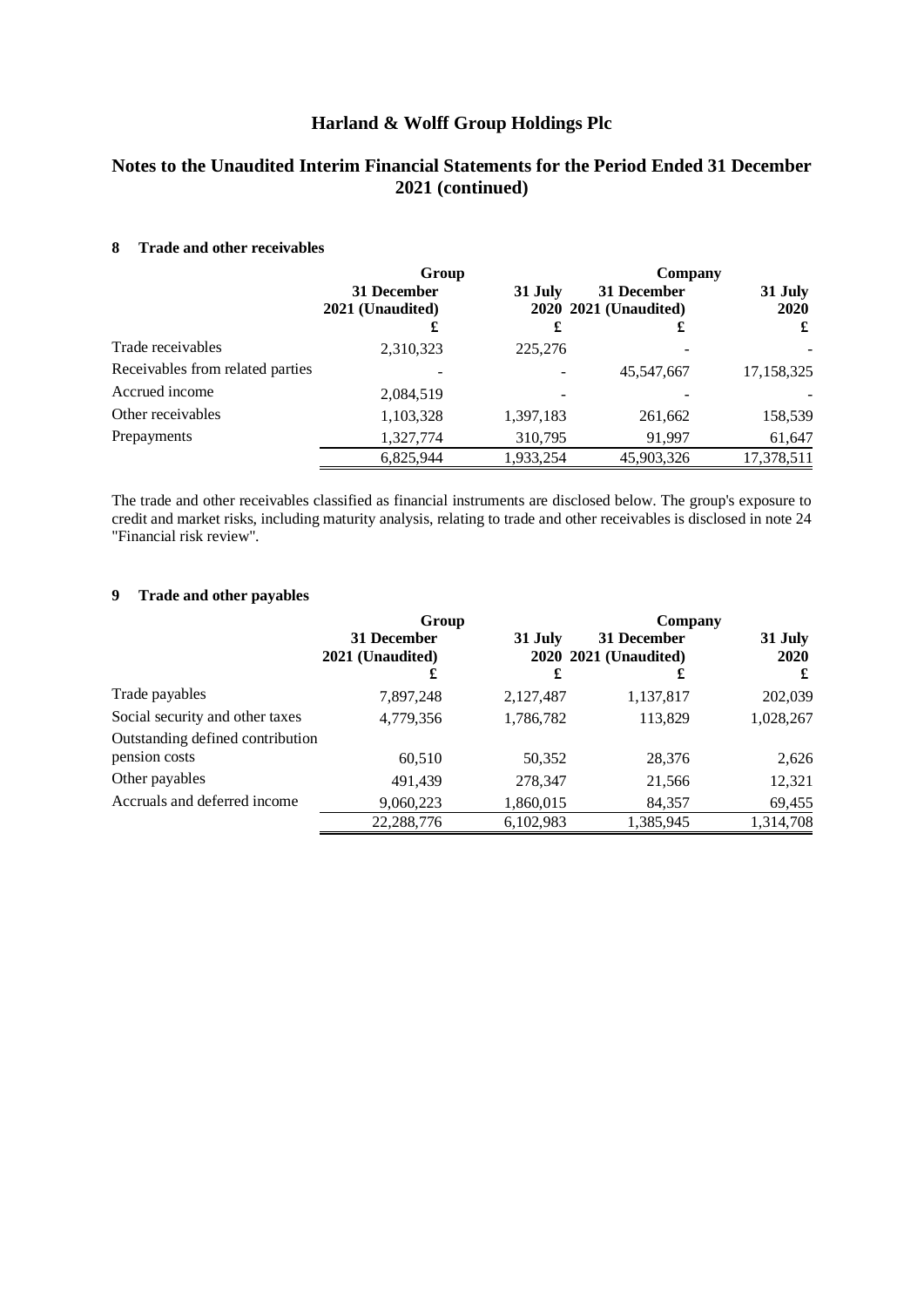# **Notes to the Unaudited Interim Financial Statements for the Period Ended 31 December 2021 (continued)**

#### **10 Loans and borrowings**

|                                     | Group                           |           | Company                              |                 |
|-------------------------------------|---------------------------------|-----------|--------------------------------------|-----------------|
|                                     | 31 December<br>2021 (Unaudited) | 31 July   | 31 December<br>2020 2021 (Unaudited) | 31 July<br>2020 |
|                                     | £                               | £         | £                                    | £               |
| <b>Current loans and borrowings</b> |                                 |           |                                      |                 |
| Short-term borrowings               |                                 | 863,655   |                                      |                 |
| Lease liabilities - right of use    | 1,390,287                       | 1,087,885 | 680,000                              | 513,000         |
| Other borrowings                    | 1,777,000                       | 830,000   |                                      | 300,000         |
|                                     | 3,167,287                       | 2,781,540 | 680,000                              | 813,000         |

|                                         | Group                           |            | Company                              |                 |
|-----------------------------------------|---------------------------------|------------|--------------------------------------|-----------------|
|                                         | 31 December<br>2021 (Unaudited) | 31 July    | 31 December<br>2020 2021 (Unaudited) | 31 July<br>2020 |
|                                         | £                               | £          | £                                    | £               |
| <b>Non-current loans and borrowings</b> |                                 |            |                                      |                 |
| Lease liabilities - right of use        | 13,916,460                      | 13,699,579 | 1,716,824                            | 2,287,378       |
| Other borrowings                        | 2,090,000                       | 2,090,000  |                                      |                 |
| Financial liability                     | 200,000                         | 200,000    | 200,000                              | 200,000         |
|                                         | 16,206,460                      | 15,989,579 | 1,916,824                            | 2,487,378       |

#### **Group**

#### **Other borrowings**

Riverfort Global Opportunities PCC Limited Loan Harland & Wolff (Belfast) Ltd ("HWB") obtained an unsecured short term loan amounting to £530,000. The loan had an interest rate of 1.5% per month. The loan balance remaining at 31 December 2021 of £27,000 and was repaid in full in February 2022.

HWB also secured a new loan of £2,000,000 from Riverfort Global Opportunities PCC Limited at a fixed interest rate of 1.5% per month and a guarantee has been provided by the ultimate parent, Harland & Wolff Group Holdings Plc. As at 31 December 2021 £1,750,000 remained outstanding. This loan has been paid off in March 2022

Portnum Capitis Capitis Ltd Loan HWB obtained a term loan amounting to £2,090,000 and has been secured by Portnum Capitis Ltd by way of a debenture over the assets of HWB and a guarantee has been provided by Harland & Wolff Group Holdings Plc.

The Portnum Capitis Ltd loan is an interest only loan and is repayable in full by February 2022. The loan has a fixed interest rate of 13.2% per annum. This loan has been paid off in March 2022.

Moyle **Investments** In December 2017, The Company's wholly owned subsidiary, InfraStrata UK Limited increased its ownership in Islandmagee Energy UK Limited from 90% to 100% by acquiring the remaining interest from Moyle Energy Investments Limited ("Moyle") at par value. In recognition of the support by Moyle of the gas storage project at Islandmagee, Harland & Wolff Group Holdings Plc will pay Moyle £200,000 on first gas being injected into storage.

The loans and borrowings classified as financial instruments are disclosed in the financial instruments note.

The group's exposure to market and liquidity risk; including maturity analysis, in respect of loans and borrowings is disclosed in the financial risk management and impairment note.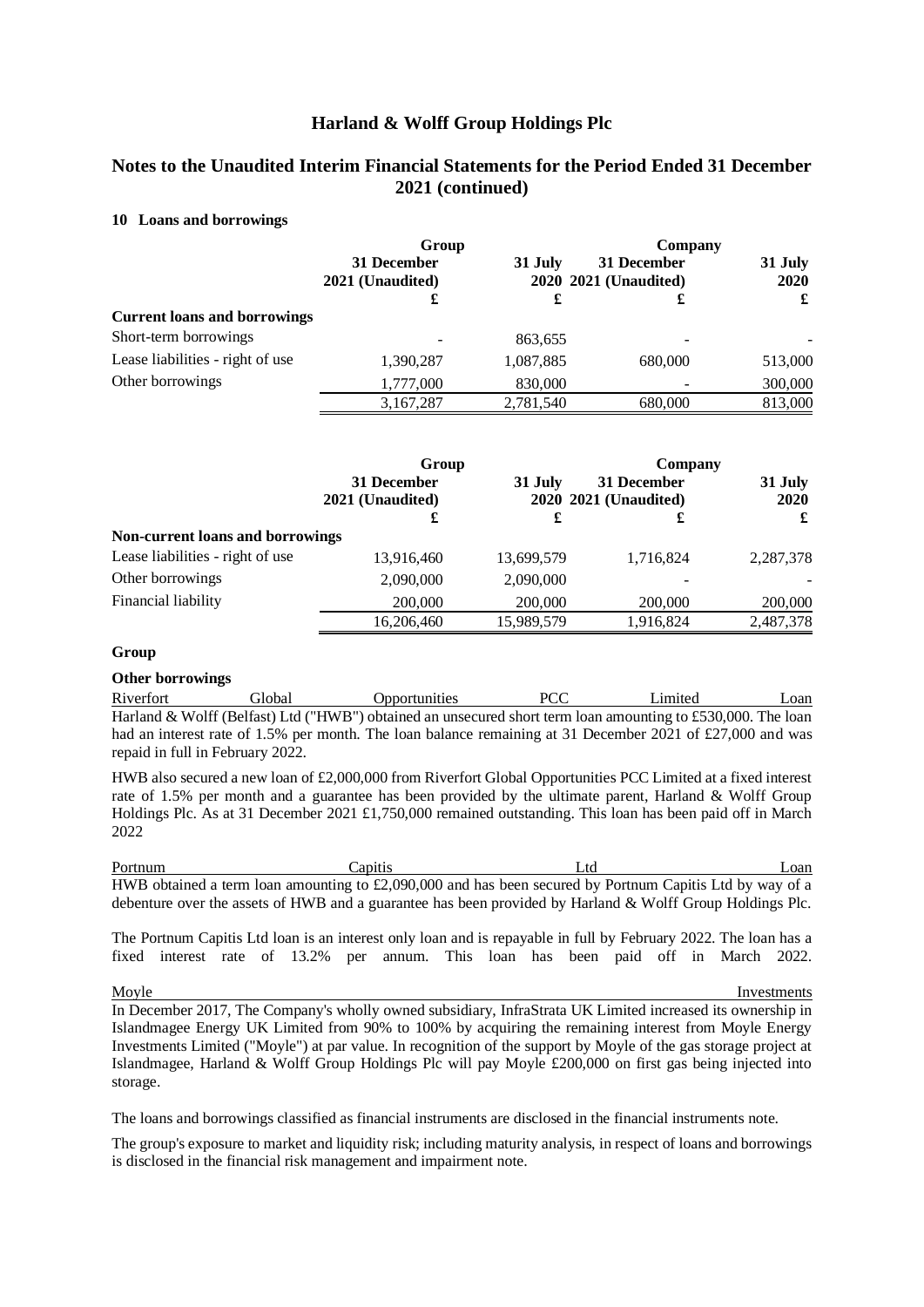# **Notes to the Unaudited Interim Financial Statements for the Period Ended 31 December 2021 (continued)**

### **11 Share capital**

### **Allotted, called up and fully paid shares**

|                                      | 31 December<br>2021 (Unaudited) |            | 31 July<br>2020 |            |
|--------------------------------------|---------------------------------|------------|-----------------|------------|
|                                      | No.                             | £          | No.             | £          |
| Ordinary shares 1p of $£0.01$ (2020: |                                 |            |                 |            |
| $\pounds$ 0.01) each                 | 162,887,840                     | 1,628,878  | 64,160,082      | 641,601    |
| Deferred shares 1p of £0.01 each     | 895,424,391                     | 8,954,244  | 895.424.391     | 8,954,244  |
| Second deferred shares 1p of £0.01   |                                 |            |                 |            |
| each                                 | 18,616,118,301                  | 1.861.612  | 18,616,118,301  | 1,861,612  |
| Preference shares of £0.25 each      |                                 |            | 50,000          | 12,500     |
|                                      | 19,674,430,532                  | 12.444.734 | 19,575,752,774  | 11,469,957 |

### **Authorised share capital**

The Company's articles do not specify an authorised share capital.